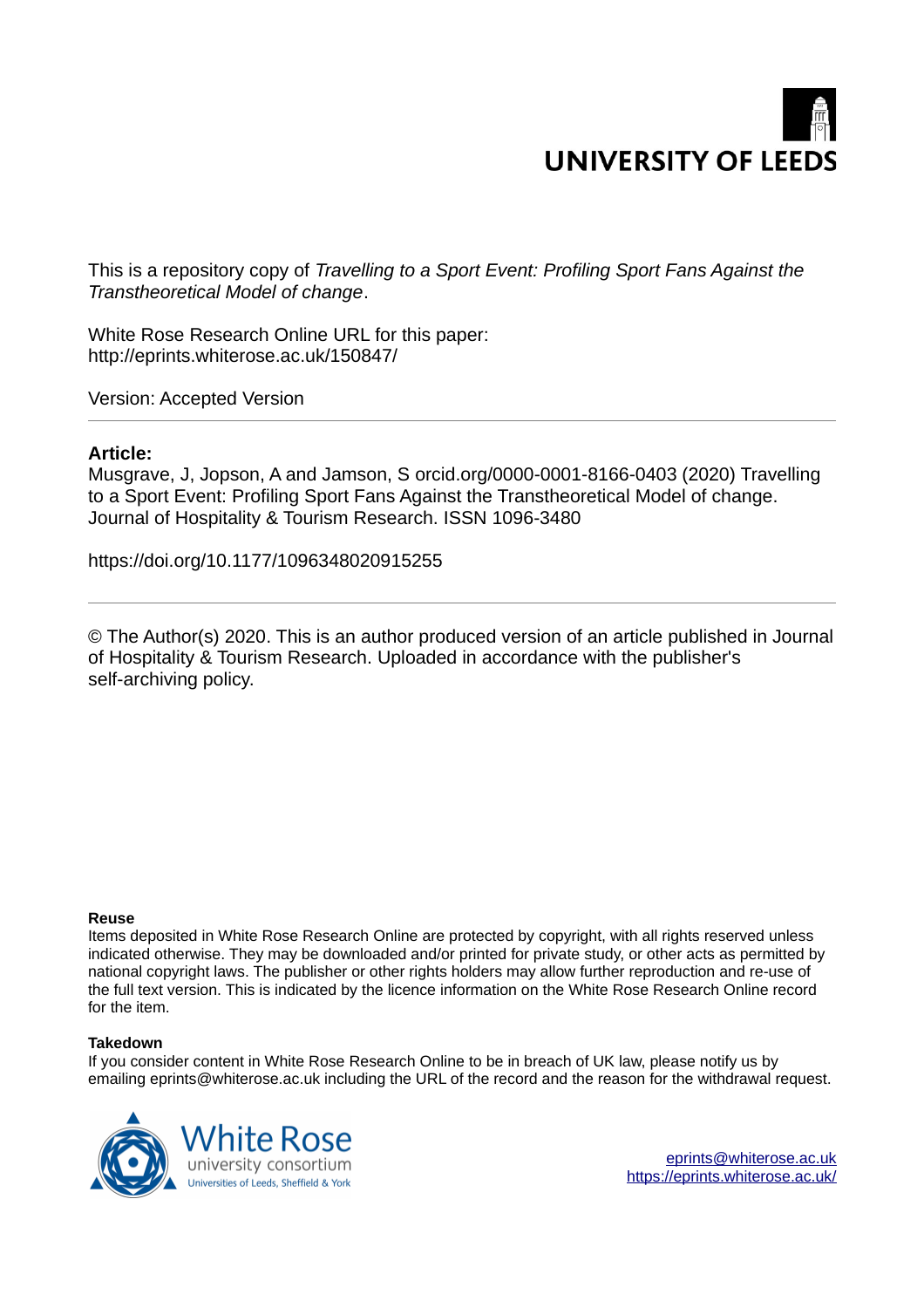# **Travelling to a sport event: Profiling sport fans against the Transtheoretical Model of Change**

# **James Musgrave, Samantha Jamson and Ann Jopson**

## **Abstract**

**Purpose:** This article profiles the travel behaviour of sport fans against the Transtheoretical Model of Change (TTM) and its application to sport events.

**Design:** Using the four constructs of the TTM, we distributed a self-reporting survey to sport fans prior to home fixtures.

**Findings:** There is some synergy with the theorised stages of change and processes of change in this context. Notwithstanding, the results show a high level of commitment to others in the early stages of change - a movement away from the prescribed theory. Results from decisional balance and self-efficacy items reaffirm the congruence with theory and the application of the TTM to sport fans and their travel behaviour.

**Originality:** These results assess the application of a stage-based model of change within a sport event context; it provides an exploration of the antecedents of behaviour change indicators relevant to sport fans, thus enabling policy makers to make informed decisions about future travel behaviour change.

Key Words - Travel, Sport Events, Transtheoretical Model of Change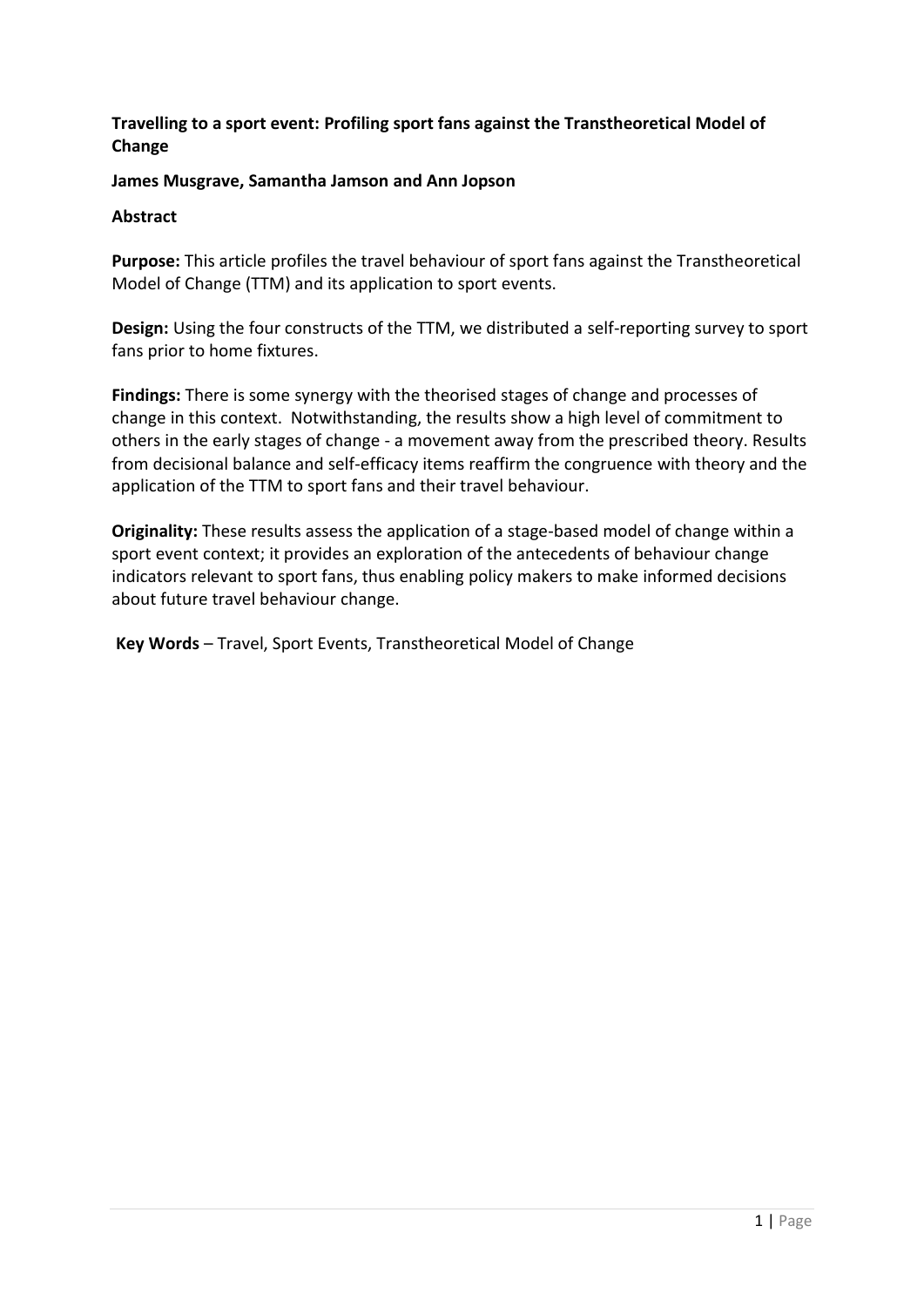# **Travelling to a sport event: Profiling sport fans against the Transtheoretical Model of Change**

# **Introduction**

Atmospheric emissions arising from road traffic continue to increase and contribute to climate change (Gardner and Abraham, 2008; May, 2013; Borgstede et al. 2013). Ettema and Schwanen (2012) and Holden and Linnerud (2011) suggest that travel for social and leisure pastimes will increase across Europe. These trends are also supported by Valek et al. (2014). According to their study, 75.3 million adult Americans travelled for or because of sport and leisure. Conversely, the largest share of carbon emissions attributable to a leisure event is typically from transportation (Bottril et al. 2009; Harvey, 2009). Collins, Flynn, Munday, and Roberts (2007) found that visitor travel was the largest environmental impact in staging a major sport event (FA Cup, 2004), citing 73,000 attending the FA cup at the Millennium Stadium, resulting in an estimated 43million kilometres travelled, with 47% of that distance covered by private car. More recently Collins, Munday and Roberts (2012) assessed the Tour De France, Grand Depart, 2007. Results found that visitor travel accounted for 75% of the total ecological footprint of the event. By attending the event, visitor's travel footprint was 2.6 times greater than their ecological footprint at home for the same period.

Despite these externalities there is a lack of research determining underlying behaviours in leisure travel due to factors such as travelling in the company of others, frequency of travel, modal choice, timing of the event and seasonal effects. Yet the combination of these attitude, environmental and behavioural factors have frequently been used in transport behaviour research (see for instance Spears et al. 2013, Bamberg and Schmit, 2003, Gardner, 2009 and Anable, Lane and Kelay 2006). Models such as Transtheoretical Model of Change (TTM), have examined attitude, norms and perceived behavioural control and considered how these factors have influenced the travel decision making process. Yet, there has been little application to sport events.

This lack of research provides limited insight and a poorly constructed understanding of why certain travel choices are made and how travel behaviour in an event setting can be influenced. This lack of understanding has led to broad assumptions and has created inappropriate transport policies at regional and national levels (House of Lords Science and Technology Select Committee, 2011, May, 2013; Borgstede et al. 2013). Therefore, in this exploratory study we are interested in three things. First, to ascertain the current behaviour of fans travelling to a sport event. Second, to ascertain their openness to changing their travel behaviour and third, to explore the reasons why they travel the way they do. We have used the constructs of the TTM to synthesise these themes and hypothesised  $H1<sub>0</sub>$  "Sport Fans in different stages of change do not vary in their processes of change, self -efficacy and decisional balance ratings in line with the TTM theory" and H1a "Sport Fans in different stages of change do vary in their processes of change, self -efficacy and decisional balance ratings in line with the TTM theory".

Evidently there is a precedent of using TTM constructs in the analysis of travel behaviour and change programs. Yet studies using the TTM have often been incomplete in their analysis and methods have fallen short of testing the relationship across the TTM constructs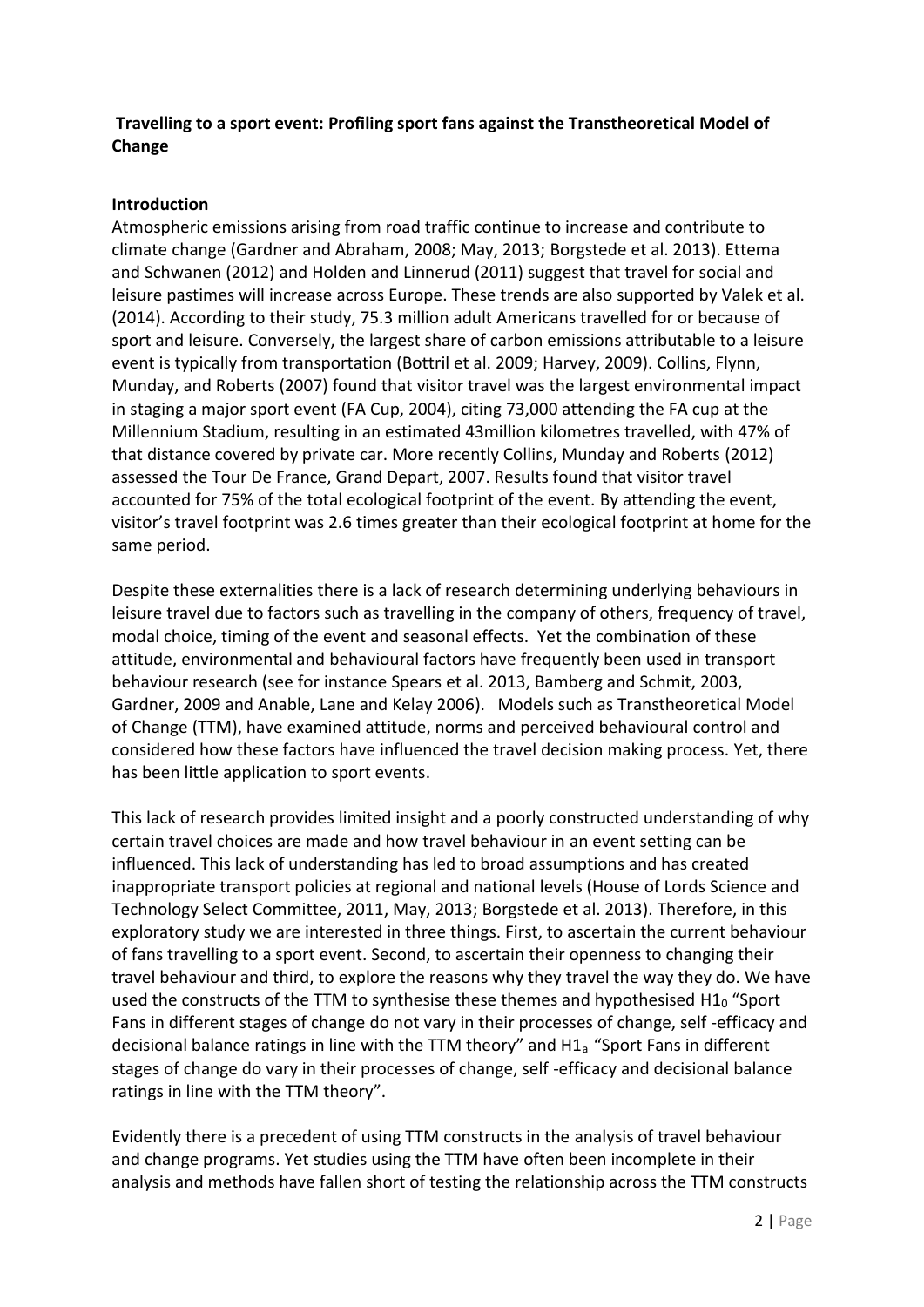including self-efficacy, decisional balance, PoC and SoC (see for instance Aveyard, Massey, Parsons, Manaseki and Griffin, 2009, Hutchison et al., 2009, and Kim and Bradley, 2009). In investigating the travel behaviour of sport fans and determining antecedent factors that may influence their travel behaviour, this study will utilise the four constructs of the TTM and contribute to the realisation of sustainable tourism. As Wheeller (2012: 39) in Highan et al. (2013:949) states "All tourism involves transport, all travel involves tourism, and no form of transport is sustainable".

The first section will evaluate existing studies into travel behaviour change, followed by a critical review of the evidence related to sport fans' travel choices. The next section will outline the application of the TTM to a travel behaviour context and underline the theoretical position of this paper.

# *Theoretical Perspectives: The travel behaviour debate*

Whilst Taniguchi and Fujii (2015) suggest there is limited understanding of how individuals modify their travel behaviour, evidence suggests otherwise. For instance in Higham et al. (2013) they establish a linear relationships between information setting and an individual's values and norms that encourage voluntary travel behaviour change. These values and norms are negotiated by specific attitudes and habits that may lead to a change in mobility patterns. Empirical evidence also points to a more heuristic and contextual viewpoint where social and cultural settings derived from institutional, political and legislative patterns can shape early learning and influence personal intentions to travel (Schwanen and Lucas, 2011). Alongside these factors Murtagh et al. (2012) purport an individual desire for autonomy, status, self-identity and privacy as mediating factors in travel behaviour.

Conversely, Anable (2005) suggests that the ability to reach agreement in how to change travel behaviour is diminished due to the diverse situational and psychological factors that affect travel choice within different segments of the population. Thornton, Evans, Bunt, Simon, King and Webster (2011) and Davies (2012) agree that a lack of consensus is due, in part, to the range of factors that affect choices in travel mode behaviour including cognitive beliefs, feelings of responsibility, perceived effectiveness of changes, personal norms, social orientation and aspirations and trust in the type of information received. Murtagh, Gatersleben and Uzzell (2012a) accept there is a melting pot of factors that can influence travel mode. Indeed these instrumental, affective and symbolic factors are also found within studies by Spears et al. (2013). They state that individuals adapt their travel as a direct result of their perceptions, attitudes and preferences. But do these factors apply to sport fans travelling to a sport event?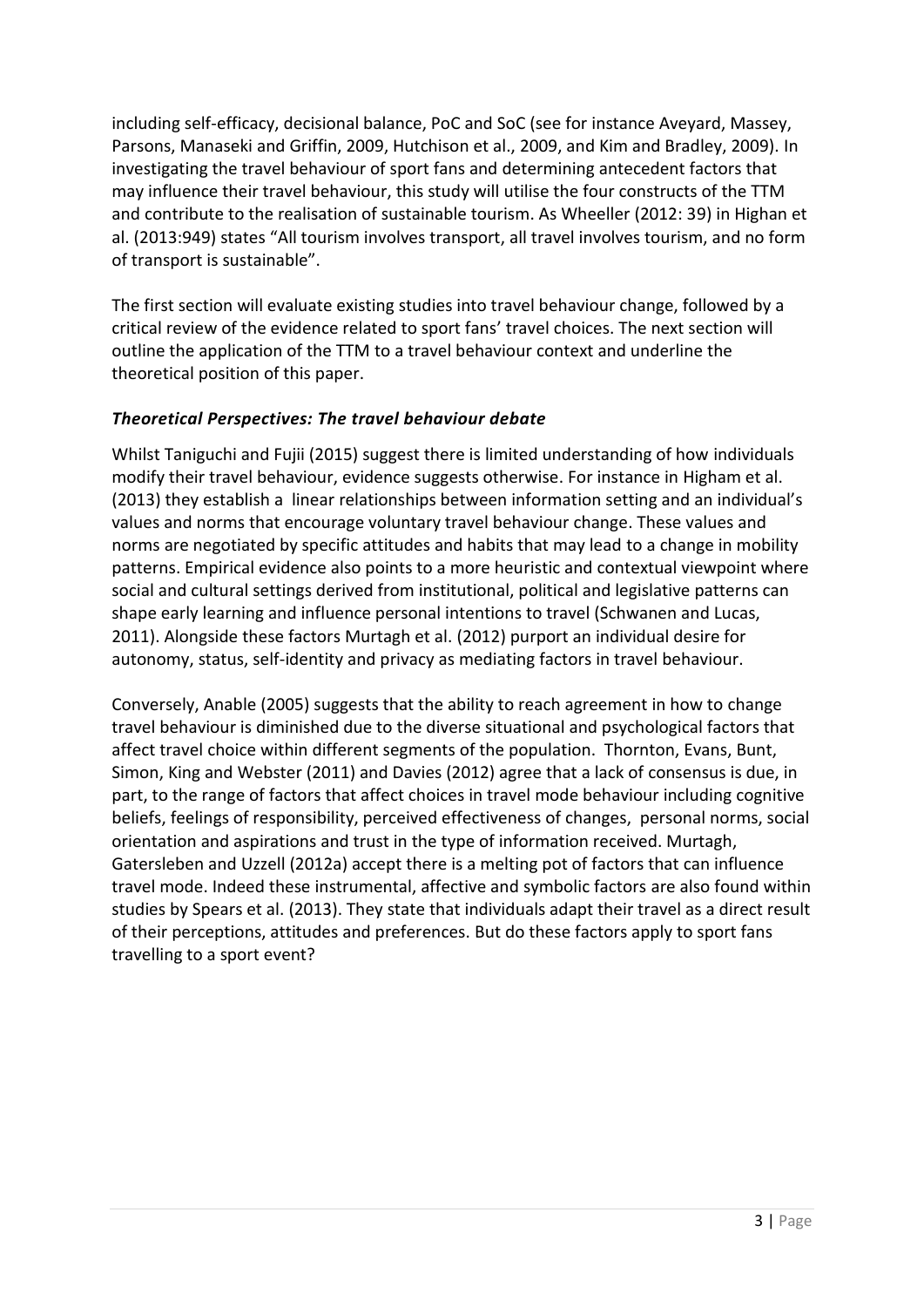## **Is there an understanding of how and why sport fans make their travel choices?**

According to Regan et al. (2012) leisure travel is complex, with many related thoughts, decisions, behaviours and evaluations occurring pre and post the event. Kaplanidou et al. (2012) adds that sport tourism arises from unique interactions between people, the place and the activity. In terms of sport, this can be pre-arranged meetings/rituals with friends, the discussion of the sport before the event and the walk to the stadium. Fairley and Gammon (2005) cite tailgating (pre-game meal in the boot of the car) as an example of these interactions between people, place and the activity. Whilst tailgating may influence travel choices, it is not a ubiquitous concept and does not apply directly to this study (UK based). Notwithstanding, these examples further the sense of realism as described by Green (2008) in that modal choice is a bodily, social and political practice and linked to space, ethnicity and class. These interactions are also influenced by motives such as excitement, escapism and socialisation (Trail and James, 2001). Indeed there is evidence of the existence of 'communitas' at sport events. Burke and Woolcock (2009) find that increased use of public transport services to sport venues represents an 'intense moment of travel and co-presence'. Similarly Mokhtarian, Salomon and Redmond (2001) refer to the positive utility of travel. And that travel can be perceived as having positive outcomes but that these outcomes depend on personality, life-style and nature of the specific trip. This is broadened by Regan et al. (2012). They suggest that travel for a leisure purpose provides an opportunity for social interaction, companionship, being guided by experts, meeting counterparts and exploring one's own identity often with like-minded people. Furthering this, Fairley and Gammon (2005) and Fairley (2009) find that the mode of transport is central in creating and maintaining the identity of groups that travel and follow a sports team.

But what psychological benefit does the sport fan get from attending sport events? According to Wann, Royalty and Rochelle (2002) and Smith and Stewart (2007) the sport consumer experiences a satisfaction of psychological, social and cultural needs. These range from escapism, stimulation and entertainment, national pride; cultural celebration and to a sense of collective and personal identity. These help categorise sport fans and through categorisation enable a deeper understanding of sport fan traits and behaviours to be obtained. Snelgrove et al. (2008) reaffirm the view that sport can socialise the individual into the attitudes, beliefs, and values distinctively associated with that sport. In turn, this socialisation develops 'self-identification' and 'description of self by others' within the group of sport fans. The reinforcing fashion of one's self, cultivated by the attendance at a sport event, further strengthens loyalty to the subculture associated within the sport Furthermore, sport fan volition is influenced by objects of identification. For example, Shamir (1992) and Fairley and Gammon (2005) and Valek et al. (2014) suggest that selfidentification and categorisation leads to an ethnocentric conformity which includes adherence to goals, norms and possible behaviours.

It should be noted that these types of behaviours are not isolated to sport fans, and arguments of ethnocentric conformity can be applied to other leisure groups in society such as music and movie fans (Bennett, 2012; Morey, 2012; Larson, Llundberg and Lexhagen, 2013) and also in business whereby business and leisure consumers take on homogenous characteristics in travel settings (Marcucci and Gatta, 2011; Murtagh et al. 2012).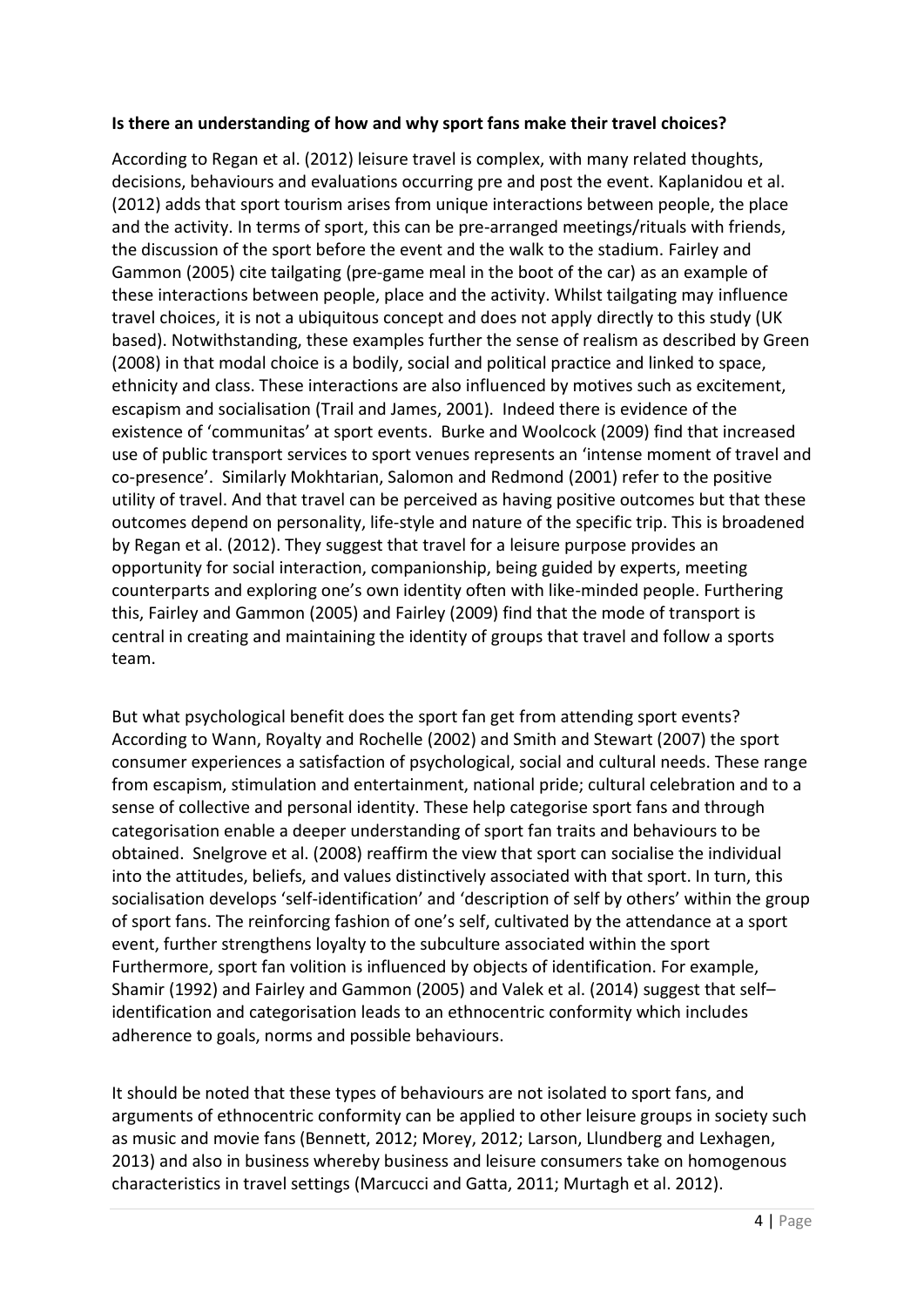Nonetheless, the review of literature suggests limited attention given to the act of travel to a sports venue and the decision making process related to travel by sport fans. Existing studies such as Wann et al. (1999); Yu (2010); Funk et al. (2007) and Uysal and Jurowski (1994) focus on the underlying motivation of fans to travel to a destination (intent) to see their sport rather than travel behaviour itself. For example, Yu (2010) found pride in sport fans and an affinity with sport to be the underlying motivational factors on intent to travel to watch their sport. Findings from Funk et al. (2007) report a continuum of cultural education and social-psychological motives to travel to and participate in a sport event. These findings are symptomatic of existing work where modal choice and the act of travelling within sport fans are not discussed and where studies focus more on the broad area of motivation to travel to watch sport.

An exception to this is Fairley's study on the influence of sport fandom upon a group travel setting (Fairley, 2009). Her study suggests that the interaction of group members, group cohesion and group reinforcement are at the forefront of travel choices and raise the question of whether or not 'group identity' can influence the travel choice of sport fans travelling to a sport venue. Her findings are in contrast to the generalised view taken by Barff, MacKay and Olshavsky (1982) and more recently Innocenti, Lattarulo and Pazienza (2013) where price, comfort, convenience and scenery are seen as dominating factors of travel choice. This exhaustive combination of attitude-behavioural factors related to sport fans and travel can be applied to social and environmental psychology models such as the Theory of Planned Behaviour (TPB); its forerunner the Theory of Reasoned Action (TRA); the Norm Activation Model (NAM); Social Cognitive Theory (SCT) and the Transtheoretical Model (TTM). These models have been frequently used in transport and behaviour change research and are seen to capture the factors articulated earlier (Spears et al. 2013, Gatersleben and Appleton, 2007, Rose and Marfurt, 2007, Kenyon and Lyons, 2003, Kim and Bradley, 2009 and Adams and White, 2004).

# **Transtheoretical Model of Change**

This study uses the TTM to assess change behaviour within sport fans. There are 2 reasons why the model is appropriate in this context: (1) According to Prochaska and Norcross (2007) the TTM has been described as an integrative and comprehensive model as it draws from a spectrum of psychotherapy and behaviour change, thus it is transtheoretical in nature. The comprehensiveness of the TTM is attributed to a variety of methods used to assess and assist in change; it's a model of intentional behaviour change which can address individual and group change and professional intervention; it can cover the whole range of change; (2) The TTM recognises that the individual or group of participants may not acknowledge their 'problem' behaviour and to change the behaviour participants do not need to be in a "therapy" programme.

There are four components to the TTM, the stage of change (SoC), the process of change (PoC), self-efficacy and decisional balance. The SoC is the central construct of the TTM and establishes when particular shifts in attitudes, intentions and behaviours are most likely to occur. The version of the model in this study specifies four stages: precontemplation,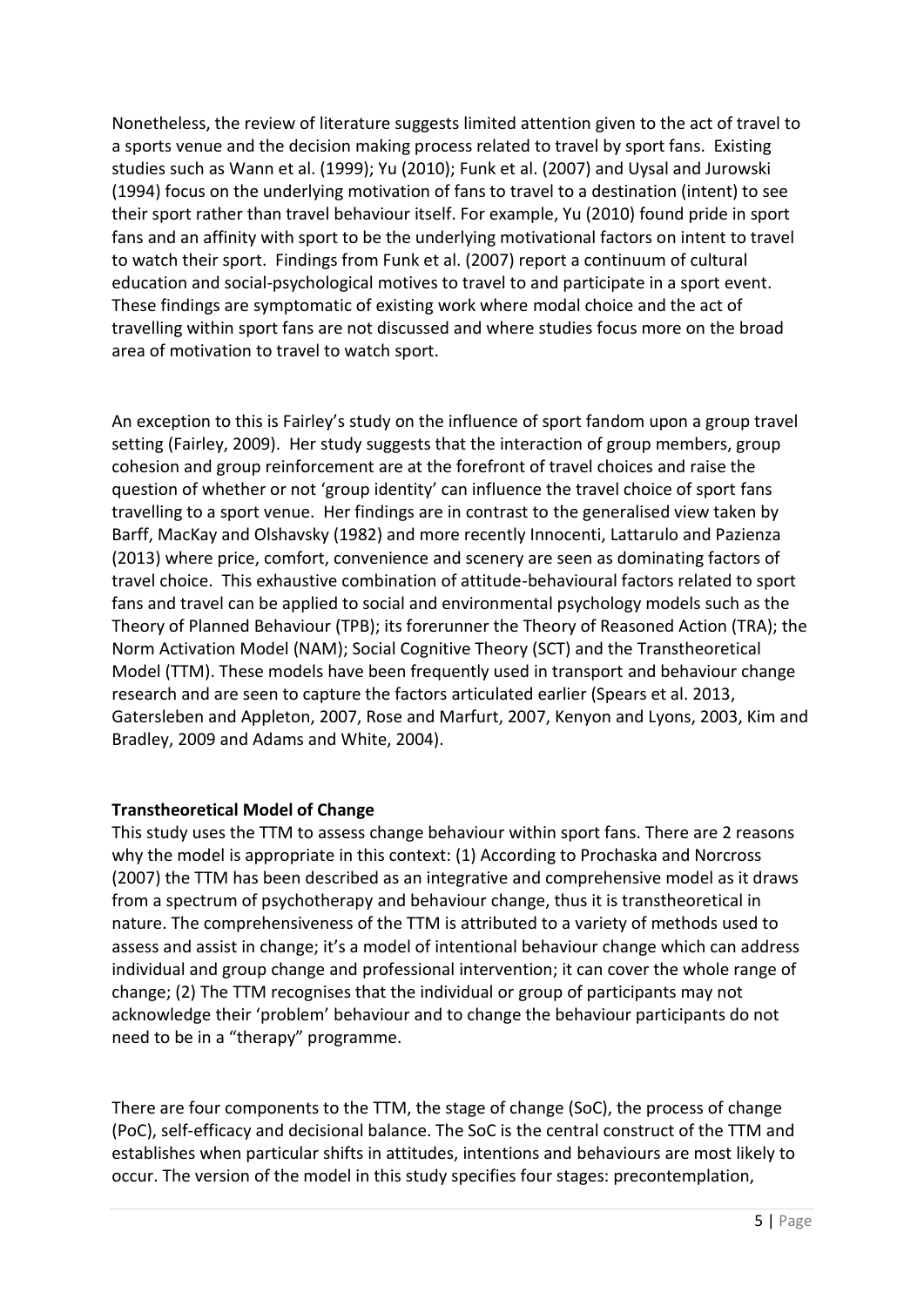contemplation, action and maintenance. These stages are represented as a spiral - people start at the bottom the spiral in precontemplation then move through the stages in order but will typically relapse back across numerous stages. The PoC identifies how the change occurs and integrates cognitive, affective, and behavioural processes from leading theories of psychotherapy and health psychology and can be categorised further as experiential or behavioural processes. See table 1 for definitions of each process of change.

| PoC                           | <b>Definition</b>                                                |
|-------------------------------|------------------------------------------------------------------|
| Consciousness raising         | Efforts by the individual to seek new information and to gain    |
| (Experiential)                | understanding and feedback about problem behaviour               |
| <b>Dramatic Relief</b>        | Affective aspects of change, often involving intense emotional   |
| (Experiential)                | experiences related to the problem behaviour                     |
| Environmental re-evaluation   | Consideration and assessment by the individual of how inactivity |
| (Experiential)                | affects the physical and social environments                     |
| Self-re-evaluation            | Emotional and cognitive re-appraisal of values by the individual |
| (Experiential)                | with respect to problem behaviour                                |
| Social liberation             | Awareness, availability, and acceptance by the individual of     |
| (Experiential)                | alternative lifestyles in society                                |
| Self-liberation (Behavioural) | The individual's choice and commitment to change the problem     |
|                               | behaviour, including the belief that one can change              |
| Reinforcement management      | Changing the contingencies that control or maintain problem      |
| (Behavioural)                 | behaviour/lifestyle                                              |
| Counter-conditioning          | Substitution of alternative behaviours for the problem behaviour |
| (Behavioural)                 |                                                                  |
| Stimulus control              | Control of situations and other causes that support problem      |
| (Behavioural)                 | behaviour                                                        |
| Helping relationships         | Trusting, accepting, and utilising the support of others during  |
| (Behavioural)                 | attempts to promote behaviour change                             |

*Table 1 - Process of Change Definitions* 

Reiterating the theoretical framework, Prochaska and DiClemente propose that the integration of stages and processes of change creates an important guide to altering behaviour. Once it is clear what SoC a person is in, theoretically one would know which process to apply in order to help the individual progress to the next SoC. Decisional balance relates to the evaluation of outcome and can facilitate progression through the stages of change. Finally, self-efficacy constructs are taken from social cognitive theory and reflects individual perception towards competency and control. Presenting tools to support control and progression of behaviour change is crucial to self-efficacy.

#### **Methods**

The researchers had to gain access to sport fans and identify a sport stadium with a 'home team' where home supporters made regular journeys to the stadium. A professional Rugby League team (UK based) agreed to participate in this cross sectional study and allowed access on match days but requested anonymity. The rugby league team have a multi-use venue which is supported well by local public transport infrastructure. Home matches are organised at regular intervals and advertised throughout a program of matches across a typical season. Unfortunately access to ticket holder information such as name and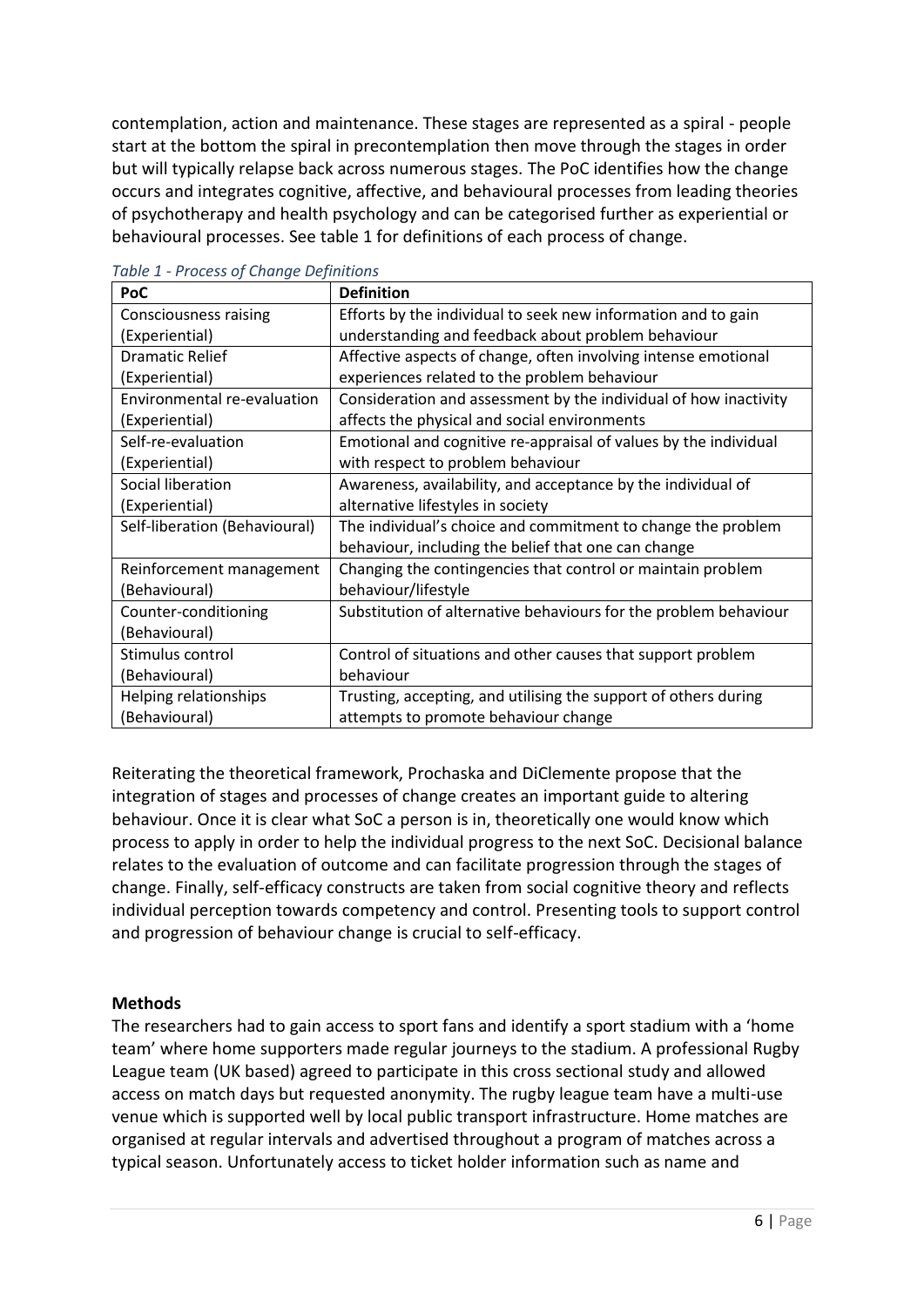addresses was not possible. Thus the opportunity to use probability sampling was restricted. Whilst Kellow (1998) argued that a large sample size does not necessarily guarantee integrity or statistical significance, it does exert pressure on the chosen non-probability sampling techniques to the targeted population (sport fans). To increase the likelihood of responses, convenience sampling was employed. The research team was granted access to the stadium during 3 home matches March through to May 2014. Seventeen volunteers were enlisted to help with the distribution of the self-reporting questionnaire to the sport fans before the start of each match. Only home team supporters were approached as there are more home supporters than away supporters and they travel frequently to the stadium. In order to increase participation incentives were offered to participants in the form of a prize draw. 192 usable surveys were collected.

A self-reporting questionnaire was designed for this study using the four aspects of the TTM (1) SoC, (2) PoC, (3) Self Efficacy and (4) Decisional Balance. All TTM measures used within this study demonstrate validity and reliability in a number of studies (see Migneault et al. 2005). The survey was tailored to modal choice and behaviour change to ascertain sport fans current travel behaviours and their openness to change.

#### **Measures**

#### **Stages of Change**

The SoC measures are based upon studies using the University of Rhode Island Change Assessment (URICA). This measurement tool reflects the four stages of change model (precontemplation, contemplation, action and maintenance). The four stage model presents a valid and reliable evidence trail (see for instance Dixon et al. 2009 and Field et al. 2009) and continues to be one of the most reviewed and well regarded measures for assessing and categorising participants in change behaviour studies, thus reinforcing it as a valid and reliable measurement of change. Where the 'problem' was noted within the 12 items across the stages, these were then contextualised to travelling to the stadium. More specifically driving to the stadium. E.g. precontemplation item "As far as I'm concerned. there is nothing wrong with the way I get to the stadium" and contemplation item "I know I should look into alternatives to get to the stadium". A 5 point Likert scale was employed (1 = strongly disagree to 5 = strongly agree).

#### **PoC**

Based upon Prochaska, Velicer, DiClemente and Fava's (1988) study in to smoking cessation, a 20 item questionnaire to test aspects of the 10 processes of change was used. The 20 items were contextualised to travelling to the stadium, e.g. Counter-conditioning "I think about how traffic pollution can affect friends and family" and Social Liberation "I recognise the impacts traffic pollution has on me, my friends and family". An even spread of experiential and behavioural processes are assessed within the measure. A 5 point Likert scale was employed  $(1 =$  strongly disagree to  $5 =$  strongly agree).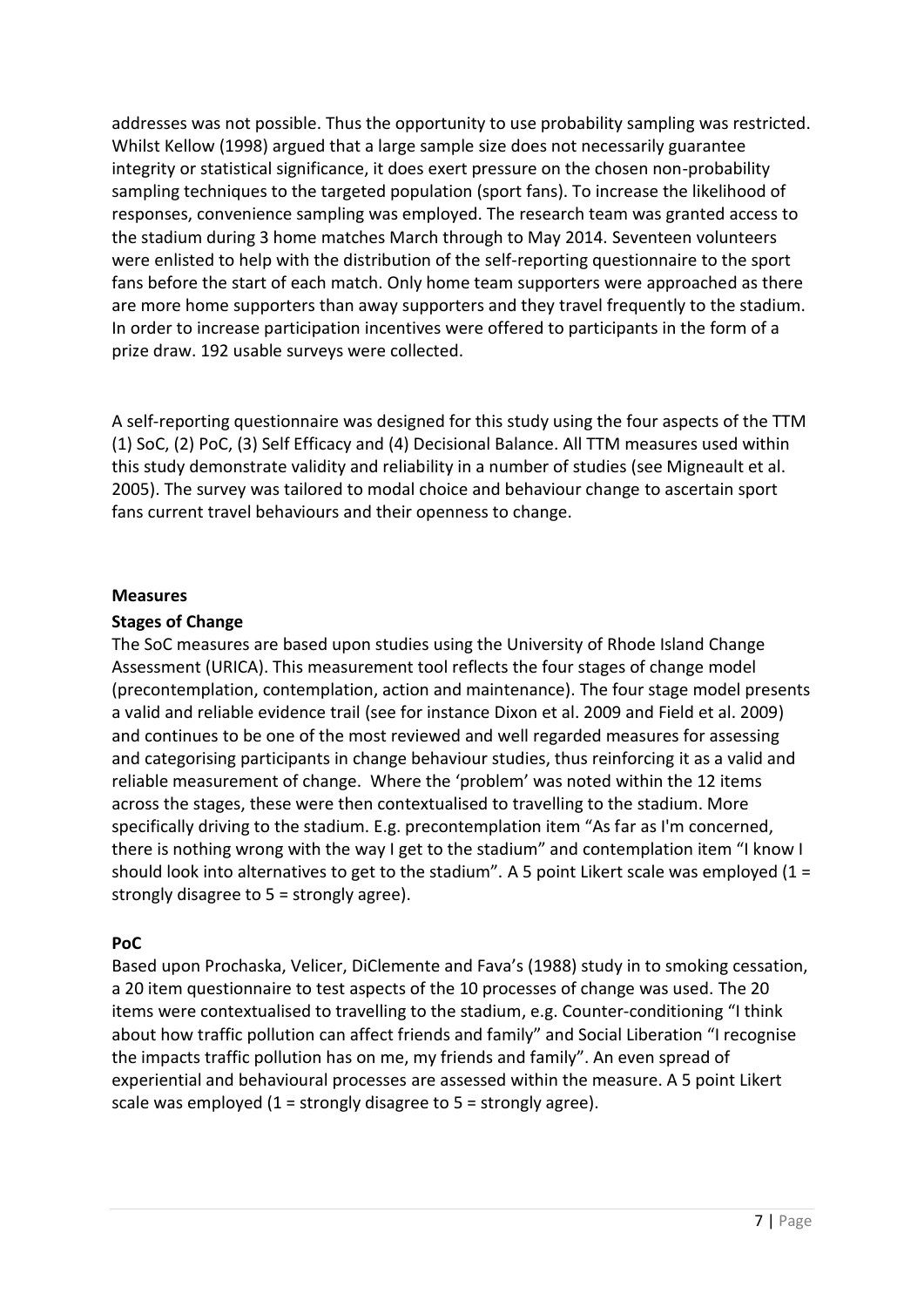# **Self-Efficacy**

Given the constraints of the sample outlined earlier this study uses a single item of measurement for self-efficacy as presented by Anis (1986) in Breslin et al. (2000) and focusses upon situational confidence levels rather than situational and temptation items as described by Shwarzer (2014). It tests Negative Affect, Social/Positive, Physical and Other Concerns and Cravings and Urges. Di Noia and Proachaska (2010) suggest that the 2-factor structure has been successfully tested in a variety of health related studies and as such, presents a robust construct. The underlying statement was "Given the scenarios below, we would like to know how **confident** you may feel in using an alternative to the car". Each scenario was tailored to situations that might influence participants travel behaviour. E.g. Negative affect "When I see others driving to the stadium" and social/positive affect "When I want to celebrate the match with my friends and family". Physical affect "When I am physically tired" and Cravings "When I simply want to use the car to get the stadium". A 5 point Likert scale was employed  $(1 = Not$  at all confident to  $5 =$  extremely confident).

## **Decisional Balance**

The 10 decisional balance items are based on original work from Janis and Mann (1977) and applied to different behaviours by Velicer et al. (1985), Di Noia and Prochaska (2010) and whereby a two component structure was identified - pros and cons. Con items reflect barriers to changing travel behaviour decisions such as "Driving to the stadium is a pleasure", whilst Pro items reflect affirmative items that may encourage a change in travel behaviour decisions such as "I would be healthier if I walked to the stadium". A 5 point Likert scale was employed  $(1 =$  Never to 5 = Always).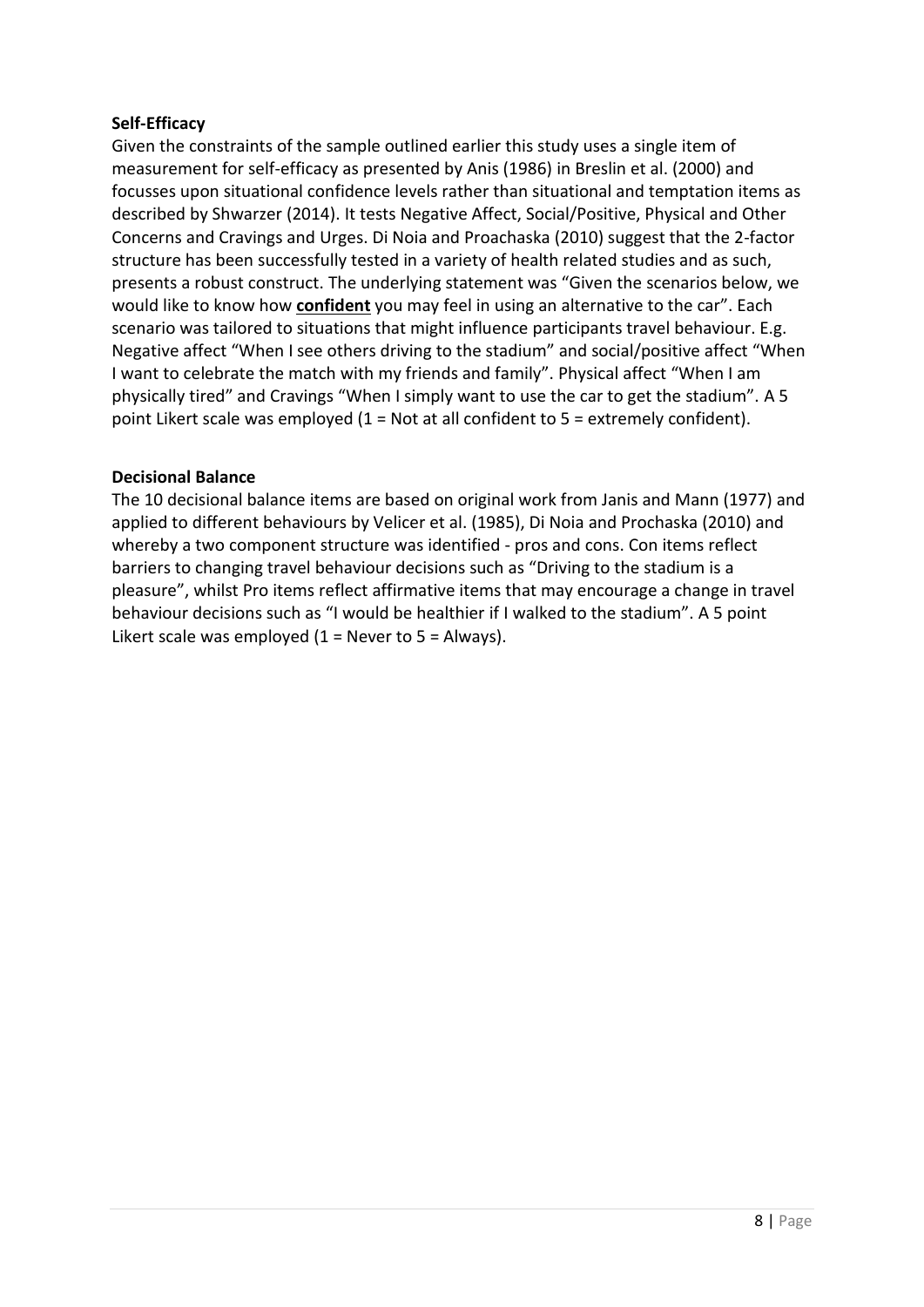## **Results**

## **Sample Descriptors**

192 responses were received of which 83% stated that they travel to the stadium by car. 73% of participants travelled with up to 3 people and 20% travelled with 4-6 people. Nearly 29% travelled more than 16 miles to the stadium and 25.5% of the sample took 26-35 minutes to get to the stadium. 59% of responses were male. Nearly 30% of all response was from 35-44 year olds. More evenly, the results show 50.9% of participants' class themselves as the main driver to the stadium as opposed to being a passenger. Just over 65% of the sample were employed full time, with 12.5% employed part time.

## **Stages of Change**

The findings represent stages of change and apply the stages of change measure to the sports fan context to assist in answering the H1a: "Sport Fans in different stages of change vary in their processes of change, self -efficacy and decisional balance ratings in line with the TTM theory".

Cronbach's  $\alpha$  for the scale across the 12 items measured .71, suggesting internal reliability with the scale and in line with Carey et al. (1999) who suggest that internal consistency (alpha) for the four scales range from .70 to .83. To obtain a stage of change score, the authors followed DiClemente, Schlundt and Gemmell's (2004) original method whereby mean score for each subscale was calculated, then the sum means from the Contemplation, Action, and Maintenance subscales were subtracted from the Precontemplation mean. Cut off scores were then applied as discussed by DiClemente et al. (2004) and Teixeira et al. (2015). Those scoring 8< were categorised as Precontemplation; 8-11 were coded as Contemplation, 12-14 were categorised as Action and those above 14 were categorised as Maintenance. The majority of participants were categorised as Pre-contemplators (92%) with some categorised as Contemplators (7.5%). Given the significant drop in Action and Maintenance stages no analysis was undertaken for these categories and reduced the sample to 191. Chi-square tests were used to examine relationships between SoC and gender, season ticket holders and having dependents. Assumptions and conditions for the use of Chi-square were met namely (1) the data for the variables was independent; (2) data was treated as nominal and (3) frequencies were larger than 5 in each cell. The Chi-square test proved gender not to be significant at the 0.05 level ( $\chi^2$  = .006, df = 1, N = 191, p = 0.93) across Precontemplation and Contemplation. No significance was also reported between season and non-season ticket holders across Precontemplation and Contemplation  $(\chi^2 =$ .263, *df* = 1, N = 191, p = 0.61). Moreover, having dependents was not significant across Precontemplation and Contemplation ( $\chi^2$  = 4.09, *df* = 1, N = 191, p = 0.52). Chi Squared reports no significance within drivers ( $\chi^2$  = 1.57, *df* = 1, N = 191, p = 0.21) across the two SoC. Finally, Chi-square reported no significance within season ticket holders ( $\chi^2$  = .263, *df = 1, N*  $= 191, p = 0.61$ ).

# **Process of change**

Using methods by Prochaska et al. (1988) to obtain a PoC score for experiment and behavioural processes, sum item scores were calculated and divided by 10. Cronbach's  $\alpha$ for the scale across the 20 items measured .88, suggesting good internal reliability. The mean PoC scores were assessed against participants categorised in Precontemplation and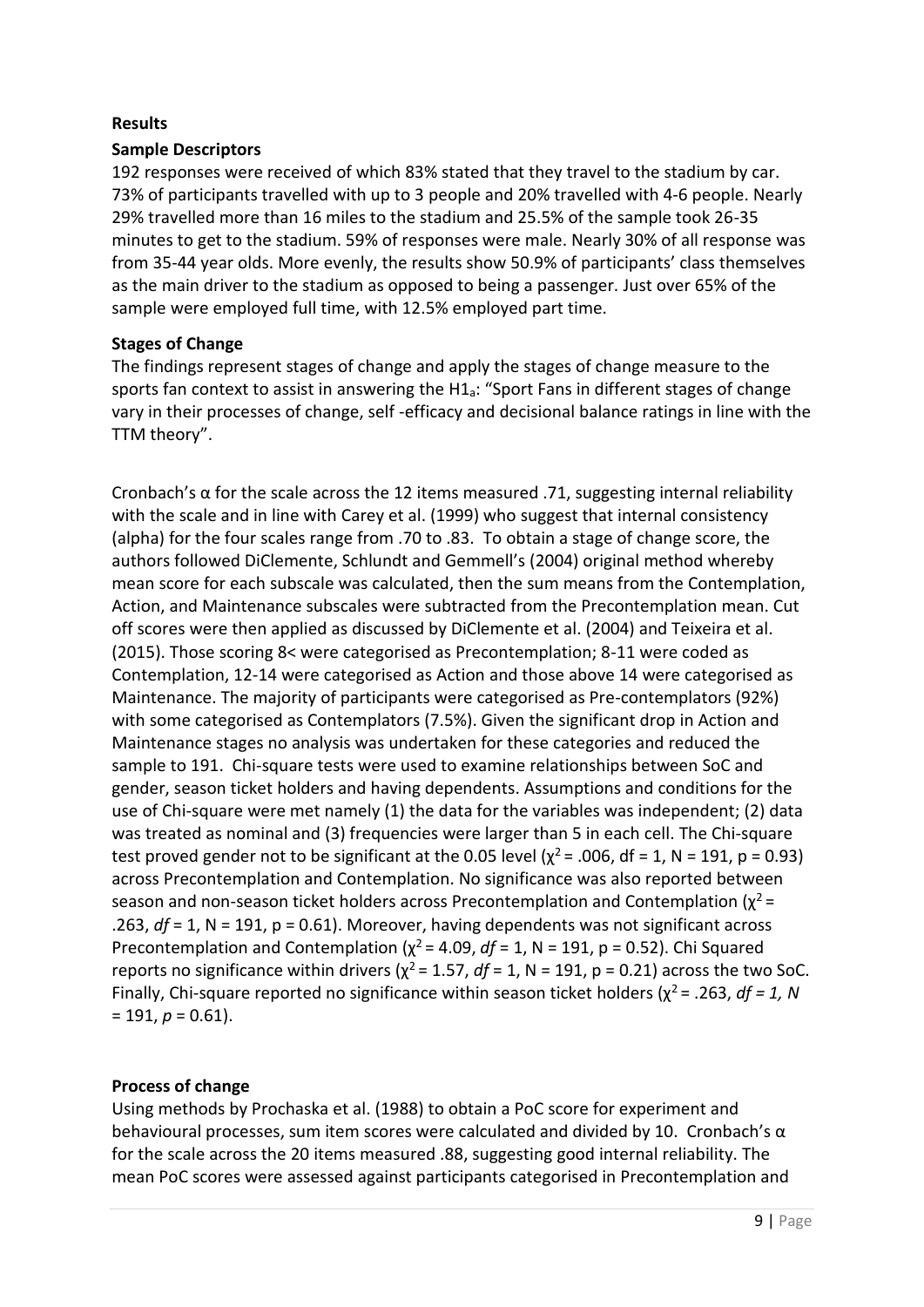Contemplation. Data are mean ± standard deviation, unless otherwise stated. Reinforcement Management, Counter Conditioning, Helping Relationships and Dramatic Relief scored highest within Precontemplation respondents. Conscious Raising, Dramatic Relief, Social Liberation, Helping Relationships and Counter Conditioning scored highest within contemplation respondents (table 2). The higher scored PoC items in precontemplation certainly reflect a concern for others. Yet these are more commonly seen in the latter SoC. For example, Reinforcement Management focuses upon reward sought after by others; Self-Liberation requires a commitment to oneself and others; and Counter Conditioning suggests travel alternatives can be sought.

Mean PoC scores within contemplators show some alignment to theory. For example Social Liberation items are expected to be present within contemplation. However, high means were reported for Helping Relationships (m = 3.1) and Social-Liberation (m = 3.1). Helping Relationships is a process that encourages action through to maintenance by combing elements of trust, strong relationships and a caring environment.

| Process of Change            | Precontemplation<br>$(N=177)$ |           | Contemplation<br>$(N = 14)$ |     |  |
|------------------------------|-------------------------------|-----------|-----------------------------|-----|--|
|                              | м                             | <b>SD</b> | M                           | SD  |  |
| <b>Conscious Raising</b>     | 1.9                           | .76       | 3.4                         | 1.1 |  |
| <b>Dramatic Relief</b>       | 2.2                           | .85       | 3.4                         | 1.0 |  |
| Environmental Re-evaluation  |                               | .70       | 3                           | 1.1 |  |
| Self-re-evaluation           |                               | .90       | 2.9                         | .95 |  |
| Social Liberation            | 2.1                           | .75       | 3.1                         | 1.2 |  |
| <b>Counter Conditioning</b>  | 2.3                           | 1.1       | 3.1                         | .73 |  |
| <b>Helping Relationships</b> | 2.2                           | 1.4       | 3.1                         | 1.1 |  |
| Reinforcement Management     | 2.5                           | .79       | 3                           | 1.1 |  |
| Self-Liberation              | 2.1                           | .81       | 2.9                         | .98 |  |
| <b>Stimulus Control</b>      | 1.9                           | 1.1       | 3                           | 1.3 |  |

*Table 2 - Mean Scores across Precontemplation and Contemplation*

An independent-samples t-test was run to determine if there were differences in PoC scores between those in Precontemplation and Contemplation. Levene's test of homogeneity reported significance for Environmental Re-evaluation and Social Liberation and Conscious Raising, thus the assumption of equal variance was violated. These PoC items were not reported in table 3. In all other PoC items, the assumption of equal variance was maintained. Significance was found in the PoC scores between Precontemplation and Contemplation except for Dramatic Relief. For example the variation between the mean of Counter Conditioning was statistically significant, -.779 (95% CI, 1.4 to .2), *t* (189) = -2.55, *p* = .011. The mean score in Precontemplation was 2.3 ( $\pm$ 1.4) and in Contemplation the mean score was 3.1  $(\pm.2)$ . This suggests a higher engagement with PoC items in Contemplators. It reinforces the theoretical stance whereby individuals differ between early change behaviour. The effect size *d* was smaller than typical (*d* = .3), suggesting a small change in Counter Conditioning on account of SoC groups. Small effect size was also found for Reinforcement Management (*d* = .3) and Helping Relationships (*d* = .3). Typical effect size was found for Self-Liberation (*d* = .5), Stimulus Control (*d* = .5) and Self-re-evaluation (*d* = .5).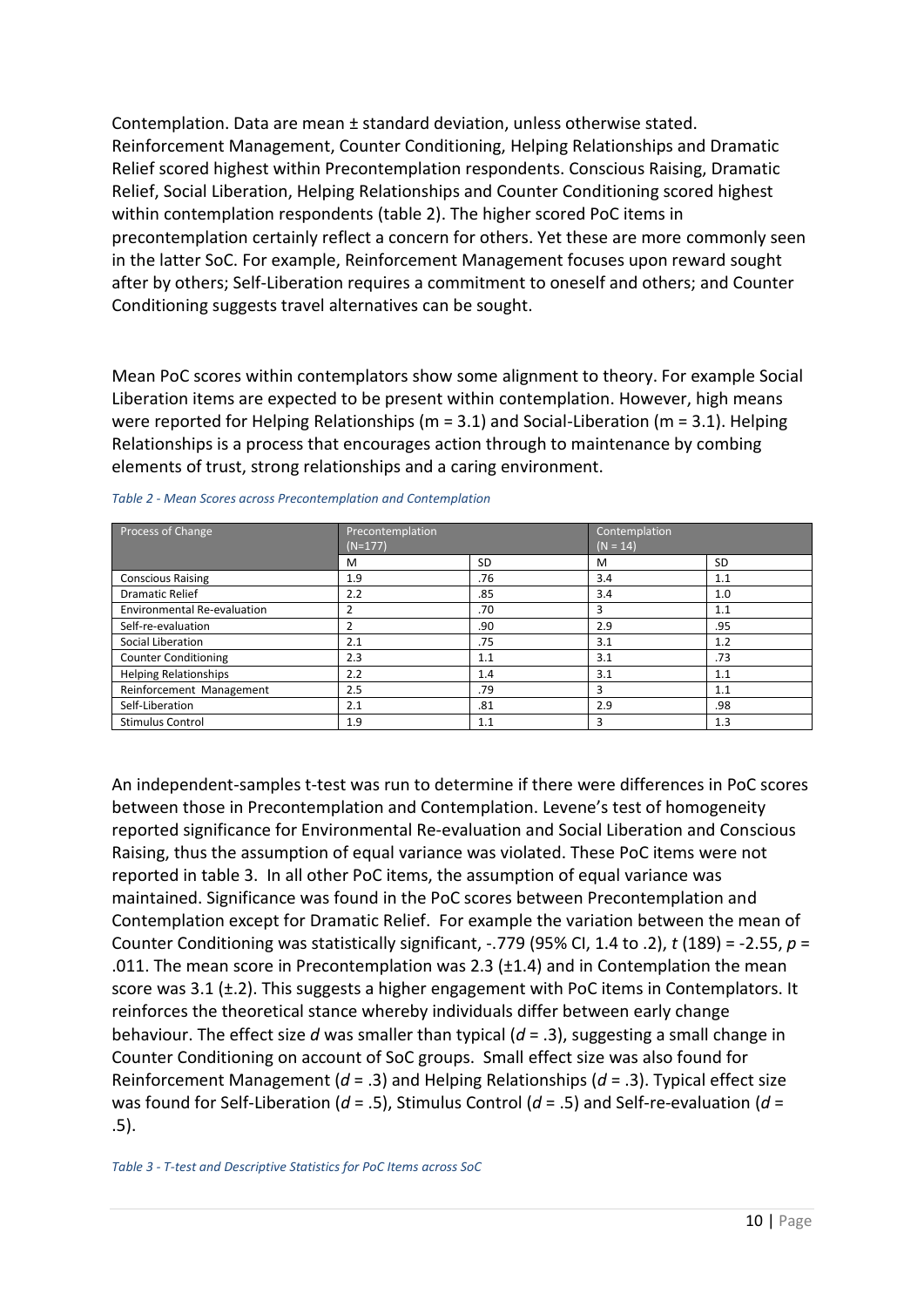| SoC                          |                                   |           |              |  |                   |           |    | 95% CI for<br>Mean |              |     |       |     |
|------------------------------|-----------------------------------|-----------|--------------|--|-------------------|-----------|----|--------------------|--------------|-----|-------|-----|
|                              | Contemplation<br>Precontemplation |           |              |  | <b>Difference</b> |           |    |                    |              |     |       |     |
|                              | M                                 | <b>SD</b> | $\mathsf{n}$ |  | M                 | <b>SD</b> | n  |                    | $\mathbf{t}$ | df  | p     | d   |
| <b>Dramatic Relief</b>       | 2.2                               | .85       | 177          |  | 3.4               | 1.1       | 14 | 1.9, 1.1           | $-4.769$     | 189 | .261  |     |
| Reinforcement<br>Management* | 2.5                               | .79       | 177          |  | 3                 | 1.1       | 14 | .9.1               | $-2.237$     | 189 | .026  | .32 |
| Counter Conditioning*        | 2.3                               | 1.1       | 177          |  | 3.1               | .73       | 14 | 1.4. .2            | $-2.556$     | 189 | .011  | .37 |
| Helping Relationships*       | 2.2                               | 1.4       | 177          |  | 3.1               | 1.1       | 14 | 1.6.1              | $-2.212$     | 189 | .028  | .32 |
| Self-Liberation*             | 2.1                               | .81       | 177          |  | 2.9               | .98       | 14 | 1.2, .38           | $-3.613$     | 189 | .001  | .52 |
| Stimulus Control*            | 1.9                               | 1.1       | 177          |  | 3                 | 1.3       | 14 | 1.75. .53          | $-3.718$     | 189 | .0002 | .54 |
| Self-Re-evaluation*          | $\overline{2}$                    | .90       | 177          |  | 2.9               | .95       | 14 | 1.42, .43          | $-3.685$     | 189 | .003  | .53 |

 $*$  p < .05.

## **SoC and PoC Correlation**

The intention here was to test the relationship between the scores and ascertain if the findings reflect the theory. In other words, do the PoC Scores increase as the SoC increases? According to Prochaska and Norcross (2007) change process associated with experiential and cognitive persuasions are most useful during the earlier Precontemplation and Contemplation stages. Indeed Horiuchi et al. (2012) purports the use of experiential processes tend to peak at the contemplation stage. Behavioural PoC Items are traditionally associated with those in Action and Maintenance. In this study, most of the participants were categorised as either Precontemplators or Contemplators so there was an expectation of high engagement with experiential items as the scores increased.

A Spearman Rank-Order Correlation was used to investigate if there was a statistically significant association between SoC scores and behavioural and experiential PoC scores. For the Experiential score, Spearman Rank Correlation showed  $r_s(189) = .33$ ,  $p = .001$ , suggesting respondents with a higher SoC score tended to have a higher Experiential PoC score. Using Morgan et al. (2012) guidelines, the *r* effect size was medium for studies in this area. The same approach was taken for Behavioural PoC scores - *rs* (189) = .36, *p* = .001. Once again, the *r* effect size was medium. These results support earlier findings which reported higher PoC mean score for those categorised as Contemplators against Precontemplators. Indeed these findings support the premise that levels of engagement in PoC items move in parallel with higher SoC scores.

#### **Self-Efficacy**

Cronbach's  $\alpha$  for the scale across the 12 items and between Precontemplation and Contemplation suggested internal reliability. Given the dominance of Pre-contemplators (92%) and Contemplators (7.5%) within this study it was important to explore where the responses sat across each SoC. According to Schwarzer (2014) results should reflect a low score in Precontemplation and as participants move towards changing their behaviour their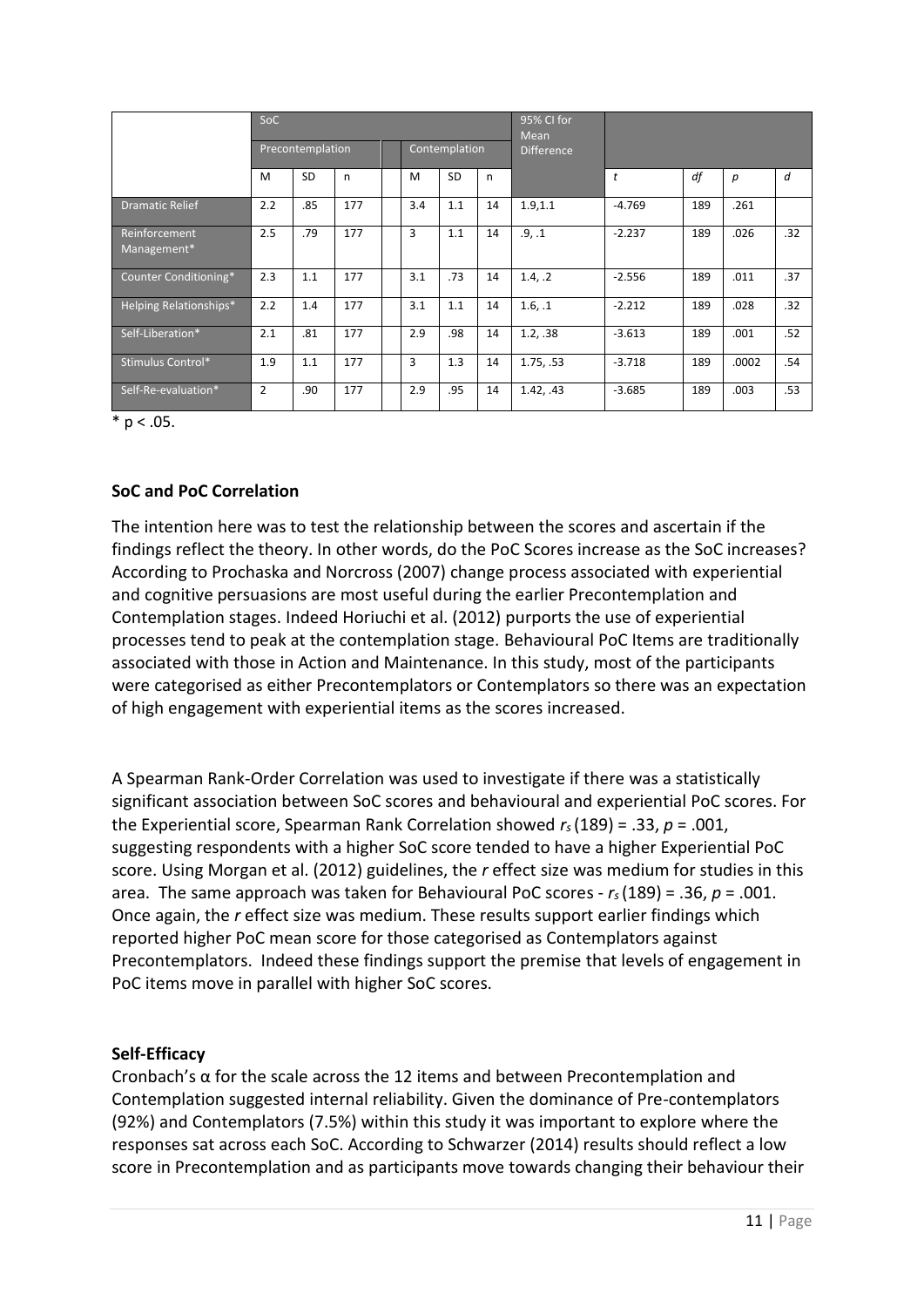confidence levels to abstain from particular behaviours (in this case driving to the Rugby League Stadium) should increase. The underlying statement within this SCQ questionnaire was "Given the scenarios below, we would like to know how confident you may feel in using an alternative to the car". The assumption here was that those in Precontemplation would not feel confident (present a lower mean) and those in contemplation would feel more confident (a higher mean).

There was a defining pattern with the results that showed a low mean in Precontemplation through to a high mean in Contemplation. This was a repeating pattern across each SCQ subscale (refer to table 4). These results supported the expected trends where confidence levels of participants to abstain increased through SoC.

| <b>SCQ Subscale</b>         | Precontemplation     |      |       |
|-----------------------------|----------------------|------|-------|
|                             | $(n=177)$            |      |       |
|                             | Mean                 | SD   | Alpha |
| Negative Affect             | 2.11                 | .86  | .83   |
| Social/Positive             | 2.33                 | .92  | .80   |
| Physical and Other Concerns | $\overline{2}$       | .84  | .85   |
| Cravings and Urges          | $\overline{2}$       | .92  | .83   |
|                             |                      |      |       |
| <b>SCQ Subscale</b>         | <b>Contemplation</b> |      |       |
|                             | $(n=14)$             |      |       |
|                             | Mean                 | SD   | Alpha |
| Negative Affect             | 2.66                 | 1.06 | .96   |
| Social/Positive             | 2.71                 | 1.05 | .92   |
| Physical and Other Concerns | 2.79                 | 1.06 | .95   |

*Insert Table 4 - Self-efficacy Mean Score and Standard Deviation*

An ANOVA was considered to determine the effect of SoC on SCQ scores. However, when running the tests, homogeneity of variance was violated for some of the SCQ items. Therefore, to explore the difference between SoC and SCQ subscale, a non-parametric Kruskal-Wallis analysis of variance was employed. Whilst not ideal, Derrick (2018) suggests the combination of parametric and non-parametric tests is appropriate for small samples and when assumptions are markedly violated. Assumptions of the Kruskal-Wallis test were met whereby the data was independent and there was an underlying continuity in the Likert scale. First, the median scores for each group were listed in rank order and shown in table 5. As there were only two groups (Precontemplation and Contemplation) no post hoc analyses was used to explore where the significant differences were between the SoC. The only SCQ subscale to show significance was physical SCQ  $\chi^2$  (1, *N*= 191) = 6.57, *p* = .010 with Precontemplation showing a lower mean of 93 against a Contemplation mean of 131. These items referred to the physical situation of the individual (tiredness, injury or time to plan) and their willingness to consider alternatives based on the item descriptions. It appears that the ease and availability of travel alternatives and creation of a positive social message may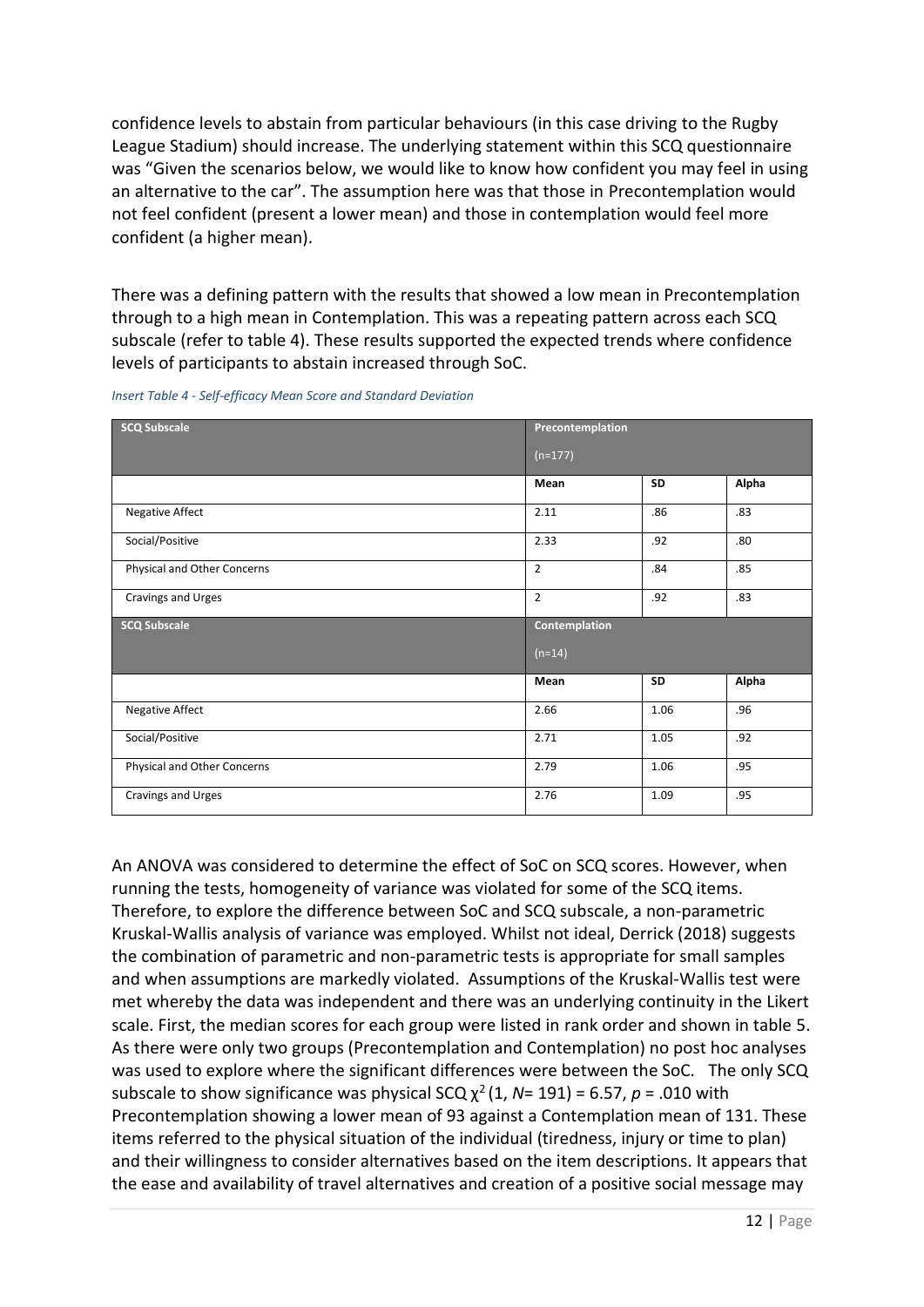have an impact on the decision making of those in Contemplation and assist in behaviour change movement.

| <b>SCQ Subscale</b>    | $\overline{ }$ | Category  | $\chi^2$ | $\boldsymbol{p}$ |
|------------------------|----------------|-----------|----------|------------------|
| Cravings               |                | Mean Rank | 2.47     | 0.115            |
| Precontemplation       | 177            | 94.25     |          |                  |
| Contemplation          | 14             | 118.14    |          |                  |
| <b>Negative Affect</b> |                | Mean Rank | 3.58     | 0.058            |
| Precontemplation       | 177            | 93.9      |          |                  |
| Contemplation          | 14             | 122.5     |          |                  |
| Physical               |                | Mean Rank | 6.56     | 0.01             |
| Precontemplation       | 177            | 93.17     |          |                  |
| Contemplation          | 14             | 131.82    |          |                  |
| Social                 |                | Mean Rank | 2.32     | 0.127            |
| Precontemplation       | 177            | 92.25     |          |                  |
| Contemplation          | 14             | 117.10    |          |                  |

*Table 5 -KW Analysis of Variance between SoC and across SCQ Items*

#### **Decisional Balance**

A 10 item measure was used to test pros and cons of travelling to the Rugby League Stadium for home matches. Con items reflected barriers to changing travel behaviour decisions such as "Driving to the stadium is a pleasure", whilst Pro items reflected affirmative items that may encourage a change in travel behaviour decisions such as "I would be healthier if I walked to the stadium". Within this study Cronbach's α for the scale across the 10 items measured .69 suggesting internal reliability.

Table 6 presents the mean of Pro and Con items within each SoC. To determine if there was a staged based difference between the Decisional Balance scores, an independent-samples t-test was run. In this case, the independent variable was the SoC (with two levels). There were no significant outliers in the data. There was homogeneity of variances, as assessed by Levene's test for equality of variances (Con *p* = .752, Pro *p* = .506). Table 6 underline that no significance was found in the mean scores of Pros and Cons scores across the SoC. These findings support the prescribed theory where decisional balance crossover is usually found between Contemplation and Action.

|            | SoC              |           |     |  |                   |           | 95% CI for Mean<br><b>Difference</b> |             |          |     |      |
|------------|------------------|-----------|-----|--|-------------------|-----------|--------------------------------------|-------------|----------|-----|------|
|            | Precontemplation |           |     |  | Contemplation     |           |                                      |             |          |     |      |
|            | M                | <b>SD</b> | n   |  | M                 | <b>SD</b> | n                                    |             |          | df  | р    |
| <b>PRO</b> | 2.51             | .76       | 177 |  | 2.94              | .75       | 14                                   | $.21, -.84$ | $-4.769$ | 189 | .054 |
| <b>CON</b> | 3.17             | .60       | 177 |  | 3.21<br>.72<br>14 |           |                                      | $.17, -.38$ | $-2.237$ | 189 | .059 |

|  | Table 6 - T-test and Descriptive Statistics for PRO and CON scores across SoC |  |
|--|-------------------------------------------------------------------------------|--|

 $*$  p < .05.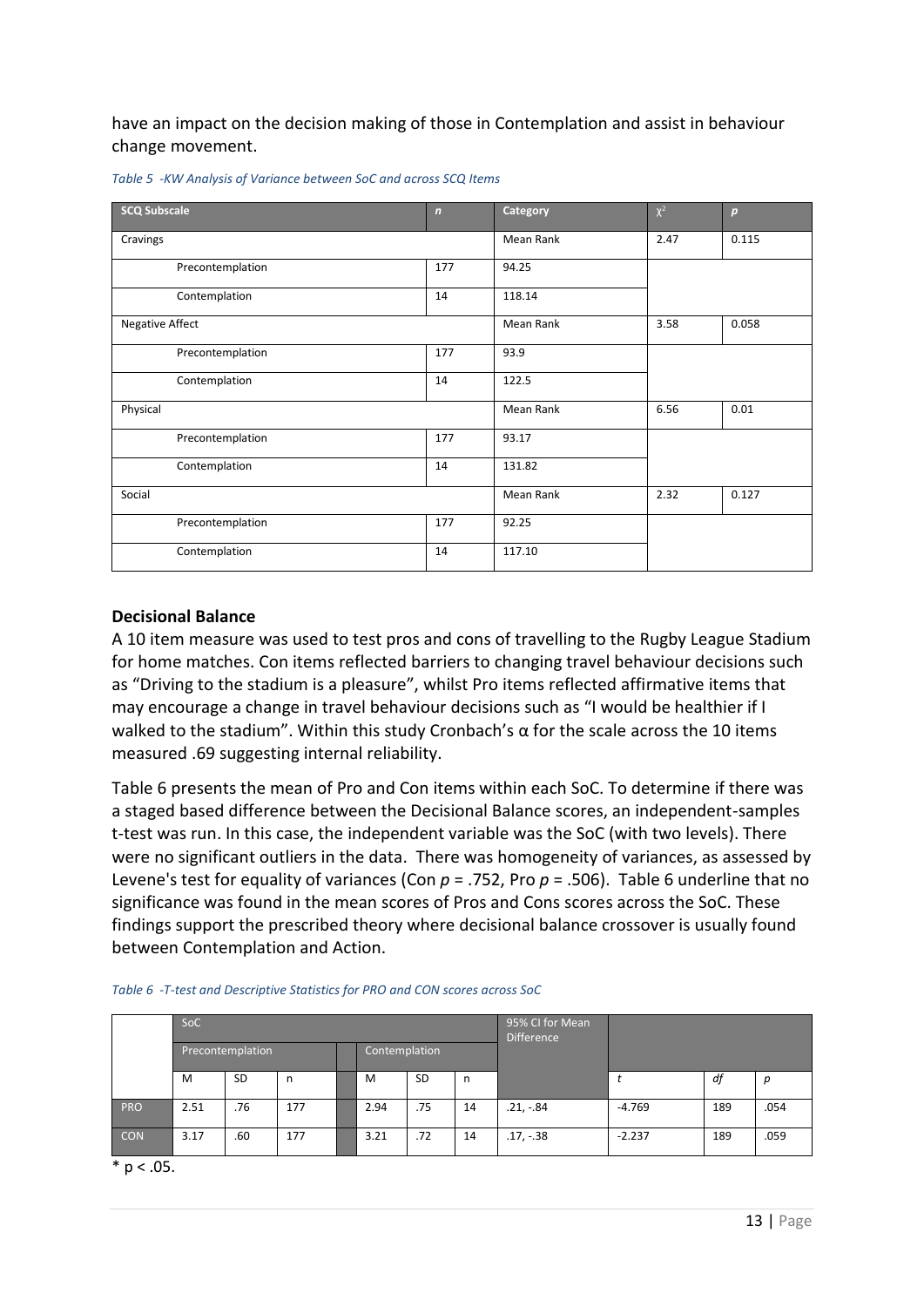To ascertain if there was an association between decision balance score and overall SoC scores a Kendal's Tau was completed. Z scores were used for Pro and Con scores as well as SoC scores. There was a strong positive association between SoC scores and Pro item scores,  $\tau_{\rm b}$  = .159,  $p$  = .002. In other words as the SoC score increase so did the Pro Items suggesting an alignment with the prescribed theory. However there was a negative association between Con Items and SoC score as you might expect,  $\tau_b$  = -.194,  $p$  = .00025.

## **Discussion**

The following section explores the results of the TTM survey applied to sport fans, their travel behaviour and the extent to which the existing model may need adapting for this context.

The majority of sport fans travel to the stadium by car with others. They are certainly committed to the sport, with 29% travelling over 16 miles and taking up to 35 minutes to get the stadium. Given this context, it is not surprising that 92% of the participants were categorised as 'precontemplators' and according to the TTM, do not recognise travel by car to the stadium as a problem behaviour.

Notwithstanding, further analysis suggest the predominance of 'precontemplators' may reflect the arbitrary nature in which participants are classified in the SoC and / or represent a rejection of the notion that the car is seen as an underlying 'problem behaviour'.

In analysing whether sport fans in different stages of change vary in their processes of change in line with the TTM theory, the findings support the premise that levels of engagement in PoC items move in parallel with higher SoC scores, thus supporting H1<sub>a</sub>. Yet there were a few anomalies. Those in Precontemplation have a high concern for others, which is usually seen in participants moving from Action to Maintenance SoC. For example participants scored highly on Reinforcement Management items that focus on reward sought after by others and Self-Liberation items that requires a commitment to oneself and others. Clearly the synergy between the stages and process of change might not fit with the context of this study; sport fans look towards relationships with their travelling group to gain support and encouragement far earlier than what is seen in other studies of problem behaviours and social change. Given this, questions remain over the synergy between PoC and SoC constructs and their applicability to the context of travel behaviour of sport fans? It is clear that sport fandom and communitas is a fundamental characteristic of this group and may assist in future travel behaviour change interventions. And that central to creating and maintaining the identity of groups that travel and follow a sports team is to promote 'group identification'.

This argument may exemplify the challenge in applying SoC categorisation to a particular behaviour and/or context. DiClemente et al. (2004) accepts that the categorisation of SoC is more complicated when the target behaviour is complex and or the potential goals are multi-faceted. This study certainly reflects this commentary. For example, travel is recognised by many as multi-faceted (see for instance Regan et al. 2012, Kaplanidou et al., 2012 and Green, 2008). These multi-faceted interactions are between people (shall I travel with others?); place (where are we travelling to and for how long?); social institutions (does the rugby team promote alternative travel modes?) and political institutions (does the local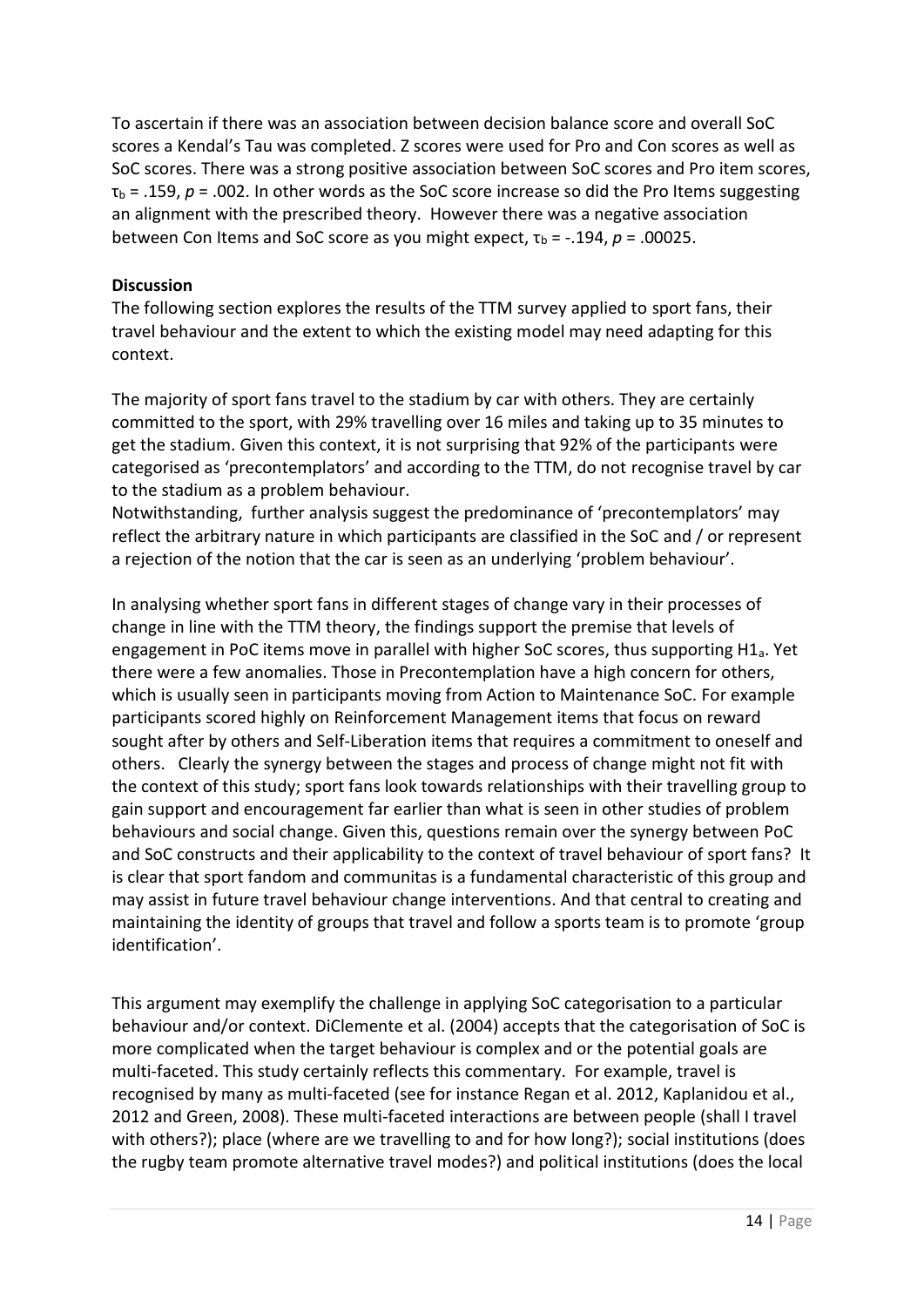council support and provide incentives to use alternative travel modes to the car?). Contemporaneously, travel decisions are placed against broader considerations such as time, frequency, family circumstances, cost, status, safety and convenience (Innocenti, 2013). Moreover, travel mode choices are made against a backdrop of motives such as excitement, escapism and socialisation of the sports fan. And in this study participants may be armed with all the facts (both precontemplators and contemplators scored high on social liberation items such as "I recognise the impacts traffic pollution has on me, my friends and family" Social liberation) but continue to see the car as the answer to their problem rather than the problem behaviour itself. Thus the sheer complexity of the decision in travelling to the stadium (refer to earlier considerations of people, place, social and political institutions) may be so overwhelming to each participant that they simply don't consider alternatives and default to ingrained habit. This may go some way to explaining the lack of consideration to alternative modes of travel and the dominance of 'precontemplators' in these results.

Whilst it is premature to dismiss the application of the SoC to the context of sport fan travel, it is worth noting that these findings endorse Rhodes et al. (2004) and Sutton's (2001) view that discrete SoC are difficult to establish given the arbitrary nature of cut off scores and simplified item based algorithms that ascertain self-reporting behavioural intentions. It highlights the underlying contextual challenges that face the TTM when the 'problem behaviour' moves beyond the realms of addiction and health.

Overall participants had low levels of confidence to abstain from the car when travelling to the stadium. The findings reflected the theorised progression of low mean in Precontemplation to a higher mean score in Contemplation. Moreover, the results indicate little significance of stage effect on the results as expected. Thus supporting H1a. Whilst it has been stated by Prochaska and Norcross (2007) that participants do not need to accept they have a problem behaviour it may be a variable that clearly affects the effect of the TTM within the decision making process of modal choice and how to get to a sport venue.

Decisional Balance results support the H $1_a$ . As the SoC score increased so did the Pro items (affirmative change). To recap, Decisional Balance explores the comparative gains and losses of certain behaviours. These gains and losses are a mix of personal losses for oneself, gains for significant others and self-approval or disapproval and approval from others. It is clear from the results that the respondents have an awareness of the social ("driving has a negative impact on health") and moral complexities ("local air pollution and family and friends suggest looking at alternatives") that travel decisions can generate. But ultimately and as Sheeran (2002) purports, participant's ability to change is constrained by the context he/she finds himself in and the resources available. In this case, getting to the match on time together and leaving the match on time, together. Thus, decisional balance may be superseded by perceived levels of control. Indeed for these participants evidence suggests that there is a social acceptance of the car and as a consequence they may be less likely to change. Thus applying simplistic Pros and Cons statements to decision making simplifies what is a complex and socially constructed process. Indeed, Green (2008) argues that modal choice sits within a social and political framework which is linked to physical space, ethnicity and class. Given the limited control over such factors as availability and cost, participant's perception of the Cons may persist above and beyond any Pro items (affirmative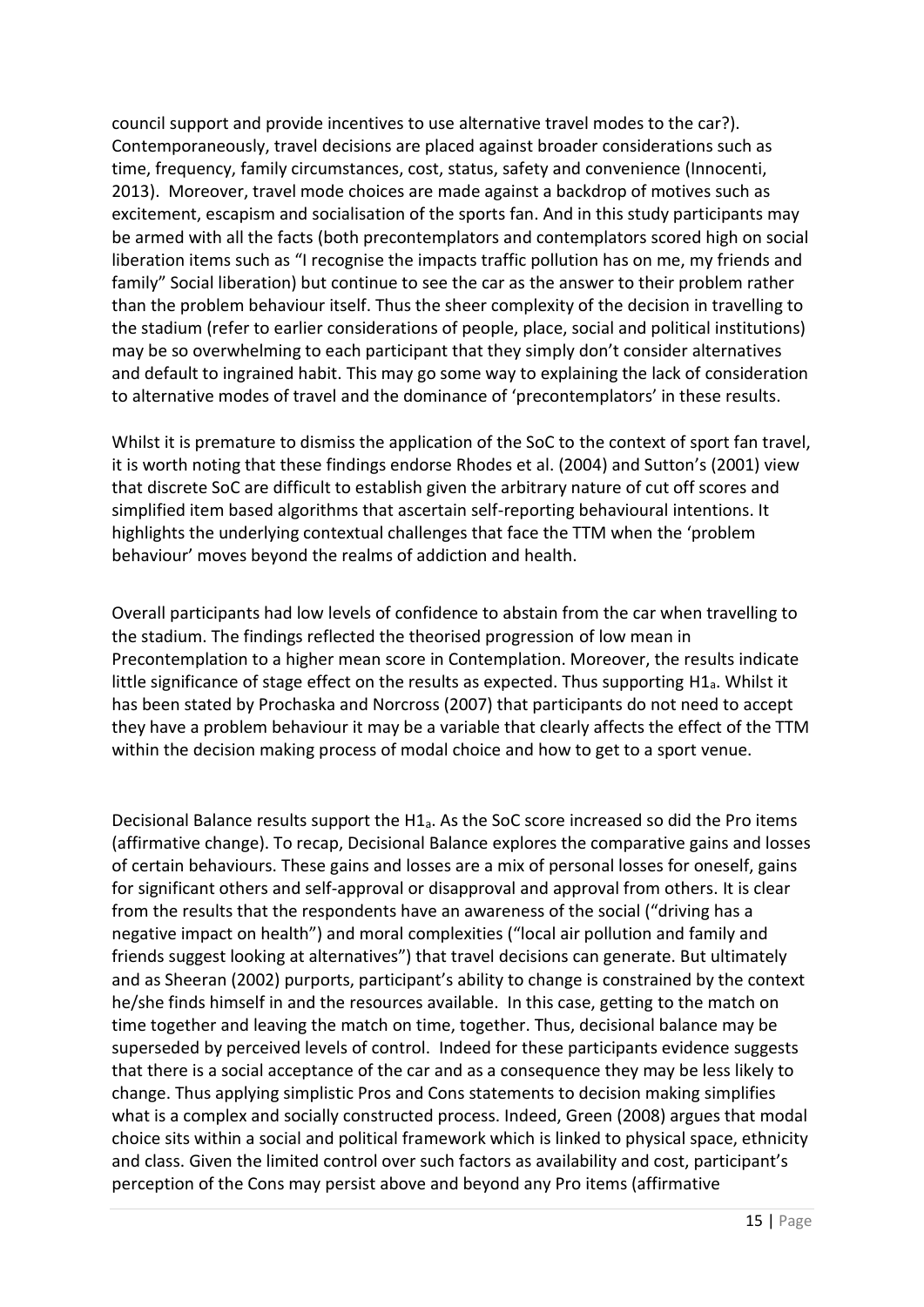beahviours). Therefore, it may be easier to increase this awareness than it is to decrease pre-existing beliefs in order to generate cognitive dissonance and form pro-environmental behaviours.

#### **Conclusions and future research.**

Sport fans do not see the car as a problem behaviour - in other words getting to the stadium. They recognise the impact their behaviour has but appear committed to using the car in the future. Underlying these decisions are the physical considerations such as location and distance, convenience, a concern for other and the value of travelling together.

Overall the TTM model behaves as theorised - the expected behaviour of low levels of confidence within precontemplators and a higher level of confidence in abstaining as one progresses through the stages of change is prevalent. Yet there are some anomalies. For example, the mixture of behavioural and experiential PoC items found with precontemplators and contemplators is more commonly seen in the latter stages of change. This study has argued that the characteristics of those in the lower stages of change may need reviewing given the context of this study. For example the strong affinity towards others and the concern towards the group within this specific population may have influenced the response to PoC items and the context of the study may have influenced the way in which participants perceive their current travel decision as a problem.

Nonetheless, further research is needed to clarify the existence of mediating factors on a larger scale. Moreover supporters of different sports may react differently and therefore a future area of research could be to explore fan reaction in other sports such as football, cricket and tennis. Indeed, exploring the underlying demographic influences may also influence utility of change behaviour policies. For instance analysis shows that there is no demographic influence between the stages of change. This trend is repeated in PoC, where gender shows no difference between the mechanisms that in theory should influence movement between the stages. However, there is less engagement in PoC items from drivers versus passengers, suggesting a strong attachment to the car from this group. These characteristics will assist any future policies or interventions related to travel behaviour within a sport event context.

#### **Limitations**

The small sample size has had an impact upon the level of analysis surrounding SoC categories, such as those in Action. Given the fragility of the sample, under and over estimation of the impacts can occur. However, where necessary caution was noted throughout the findings and in discussion of the study. These results are also moderated by the self-reporting method used in this study. Given the complex nature of items in the survey such as personal losses for oneself and gains for significant others, there may be disconnect between the participants interpretation of each item. Consequently, future studies may look at adopting alternative techniques, such as motivational interviewing to explore items from a participant led approach across PoC, Decisional Balance and Selfefficacy. Finally, debate could be applied to the choice of case study. There are many constraints that context can put upon a person's ability to change. In this instance those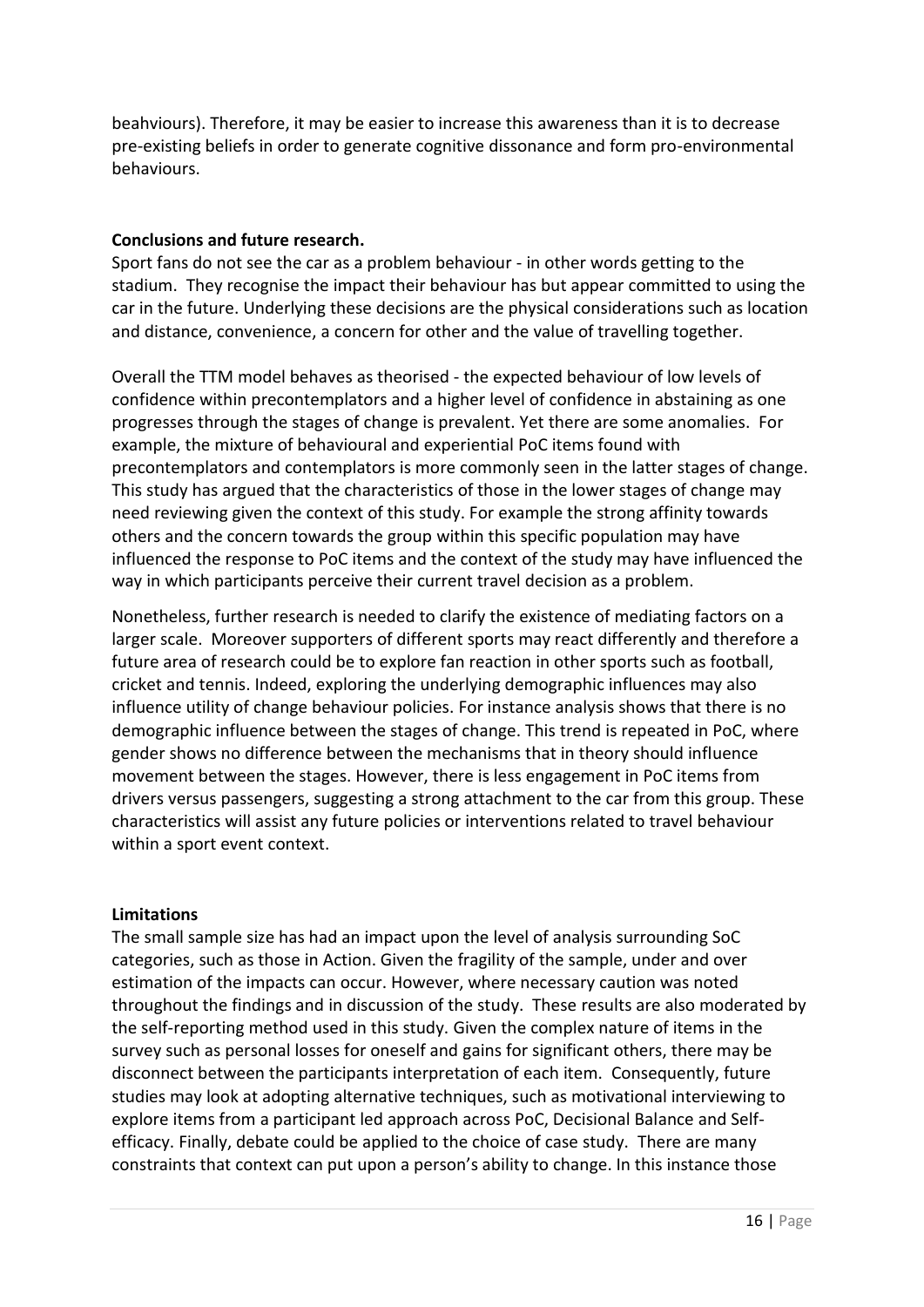constraints are the timing of the match, location of the venue and relative infrequent nature of the trips. Thus, the underlying cause of participant behaviour may have been due to the characteristics of the case study and not just the design of the items or challenges in operationalising aspects of the TTM. A single case design and small sample can provide over estimates and underestimates as noted by Moser and Bamberg (2008). Whilst the author accepts these limitations, it has never been suggested that a case study approach should be seen as representative of the entire sector.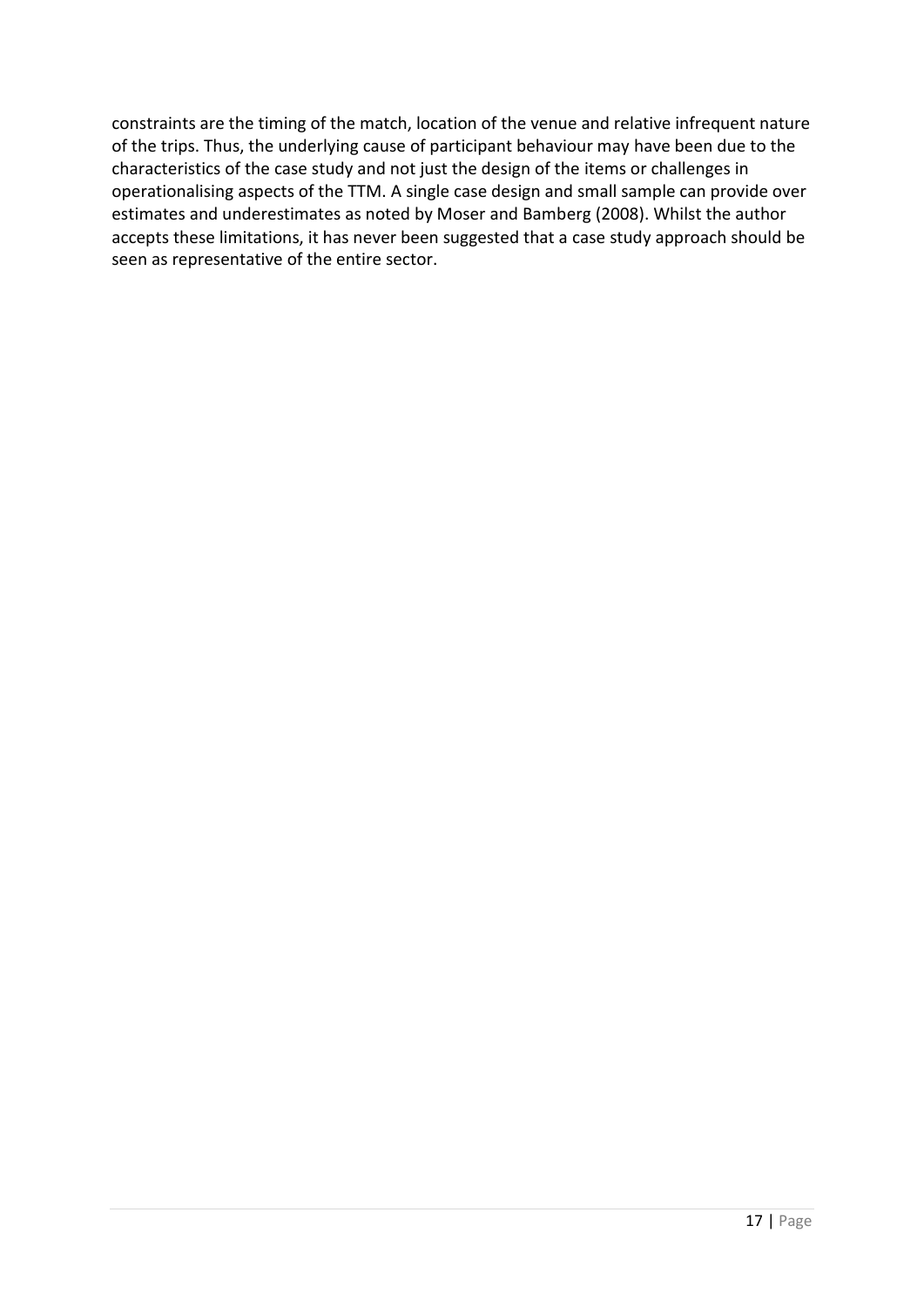#### **Reference list**

- Adams, J. and White, M. (2004) "Why don't staged based activity promotion interventions work?" Health education research - theory and practice, 20, 237-243. doi: 10.1093/her/cyg105
- Anable, J. (2005) Complacent car addicts' or aspiring environmentalists'? Identifying travel behaviour segments using attitude theory, *Transport policy,* 12, 65-78. doi:10.1016/j.tranpol.2004.11.004
- Anable, J.; Lane, B. and Kelay, T., (2006) An evidence base review of public attitudes to climate change and transport behaviour. Final Report to the Department for Transport, July, London.
- Aveyard, P., Massey, L., Parsons A., Manaseki, S. and Griffin C. (2009) *The effect of Transtheoretical Model based interventions on smoking cessation,* Social Science and Medicine, 68, 397-403
- Bamberg, S. and Schmidt, P. (2003) "Incentives, morality or habit? Predicting students' car use for university routes with the models of Aizen, Schwartz and Triandis". *Environment and behaviour,* [online], 35, 264-285. Doi: 10.1177/0013916502250134
- Barff, R., MacKay, D., and Olshavsky, R. W. (1982). "A selective review of travel-mode choice models". Journal of Consumer Research, 370-380.
- Bennett, I. (2012) Music Audiences: An Introduction. Journal of Audience and Reception Studies, 2, 200-205.
- Borgstede, C., Andersson, M. and Johnsson, F. (2013) Public attitudes to climate change and carbon mitigation—Implications for energy-associated behaviours. *Energy Policy,* 57, 182-193. doi: 10.1016/j.enpol.2013.01.051
- Bottrill, C., Papageorgiou, S and Jones, M. (2009) Jam Packed, part 1: audience travel emissions from festivals. London. Julie's bicycle. From <http://www.juliesbicycle.com/media/downloads/jb-TravelReport-sm-may09.pdf>
- Breslin, F. C., Sobell, L. C., Sobell, M. B., and Agrawal, S. (2000). A comparison of a brief and long version of the Situational Confidence Questionnaire. *Behaviour Research and Therapy*, *38*(12), 1211-1220. Doi:10.1016/S0005-7967(99)00152-7
- Burke, M., and Woolcock, G. (2009). Getting to the game: travel to sports stadia in the era of transit-oriented development. Sport in Society, 12/7, 890-900 Carey, K.B., Purnine, D.M., Maisto, S.A. and Carey, M.P. (1999). "Assessing readiness to change substance abuse: A critical review of instruments". Clinical Psychology: Science and Practice. [online]. 6(3), pp.245-266. DOI: 10.1093/clipsy.6.3.245
- Collins, A., Flynn, A., Munday, M., and Roberts, A. (2007). Assessing the environmental consequences of major sporting events: The 2003/04 FA Cup Final. *Urban Studies*, *44*(3), 457-476.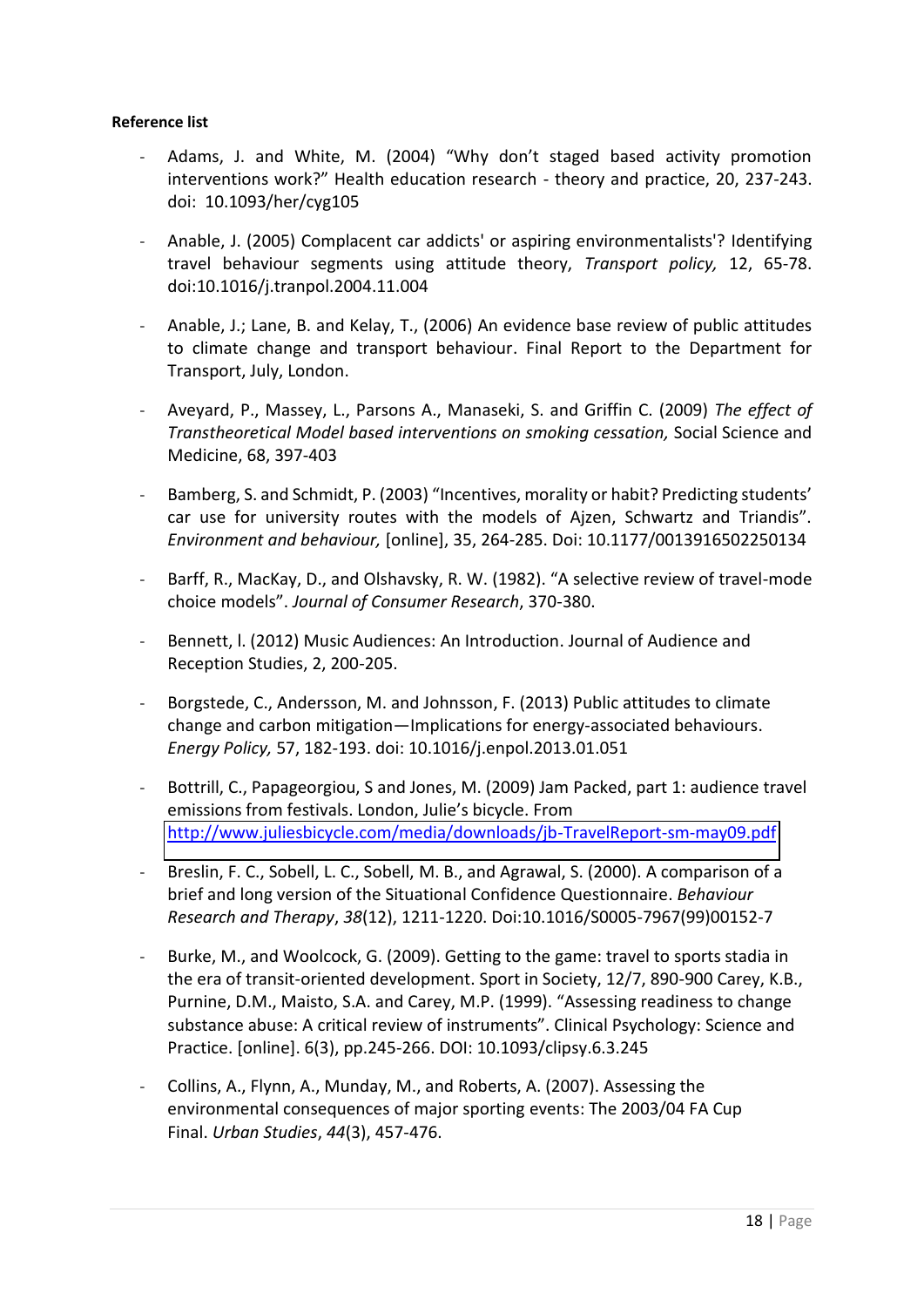- Davies, N. (2012). What are the ingredients of successful travel behavioural change campaigns? Transport Policy, 24, pp.19-29.doi: 10.1016/j.tranpol.2012.06.017
- Derrick, B., White, P. and Toher, D. (2018). Parametric and non-parametric tests for the comparison of two samples which both include paired and unpaired observations. Journal of Modern Applied Statistical Methods.DOI:
- DiClemente, C. C., Schlundt, D., and Gemmell, L. (2004). Readiness and stages of change in addiction treatment. *American Journal on Addictions*, *13*(2), 103-119.
- DiNoia, J. and Prochaska, J.O. (2010) Dietary Stages of Change and Decisional Balance: A Meta-Analytic Review, *American Journal of Health Behaviours*, 34/5, 618- 632.
- Dixon, J.B., Laurie, C.P., Anderson, M.L., Hayden, M.J., Dixon, M.E. and O'Brien, P.E. (2009) Motivation and readiness to change and weight loss following adjustable gastric band surgery", Obesity - A research journal, 17, (4). doi 10.1038/oby.2008.609.
- Ettema, D., and Schwanen, T. (2012). "A relational approach to analysing leisure travel". Journal of transport geography, 24, 173-181.doi: 10.1016/j.jtrangeo.2012.01.023
- Fairley, S. (2009). The role of mode of transport in the identity maintenance of sport fan travel groups *Journal of Sport and Tourism, 14(2)*, 205-222.
- Fairley, S., and Gammon, S. (2005). Something lived, something learned: Nostalgia's expanding role in sport tourism. *Sport in Society*, *8*(2), 182-197.
- Field, C. A, Adinoff, B., Harris, T. R., Ball, S. A. and Carroll, k. M. (2009) "Construct, concurrent and predictive validity of the urica: data from two multi-site clinical trials". Drug and alcohol dependence, [online], 101, 115-123. DOI: 10.1016/j.drugalcdep.2008.12.003
- Funk, D. C., and Bruun, T. J. (2007). The role of socio-psychological and cultureeducation motives in marketing international sport tourism: A cross-cultural perspective. *Tourism Management*,*28*(3), 806-819. Doi: 10.1016/j.tourman.2006.05.011
- Gardner, B. (2009). Modelling motivation and habit in stable travel mode contexts *Transportation Research Part F: Traffic Psychology and Behaviour*, *12*(1), 68- 76. Doi:10.1016/j.trf.2008.08.001
- Gardner, B and Abraham, C. (2008) Psychological correlates of car use: A metaanalysis, *Transportation Research Part F*, 11 (1), 300-311.
- Gatersleben, A. and Appleton, K.M (2007) Contemplating cycling to work: attitude and perceptions in different stages of change. *Transportation Research Part A,* 41, 302-312. doi:10.1016/j.tra.2006.09.002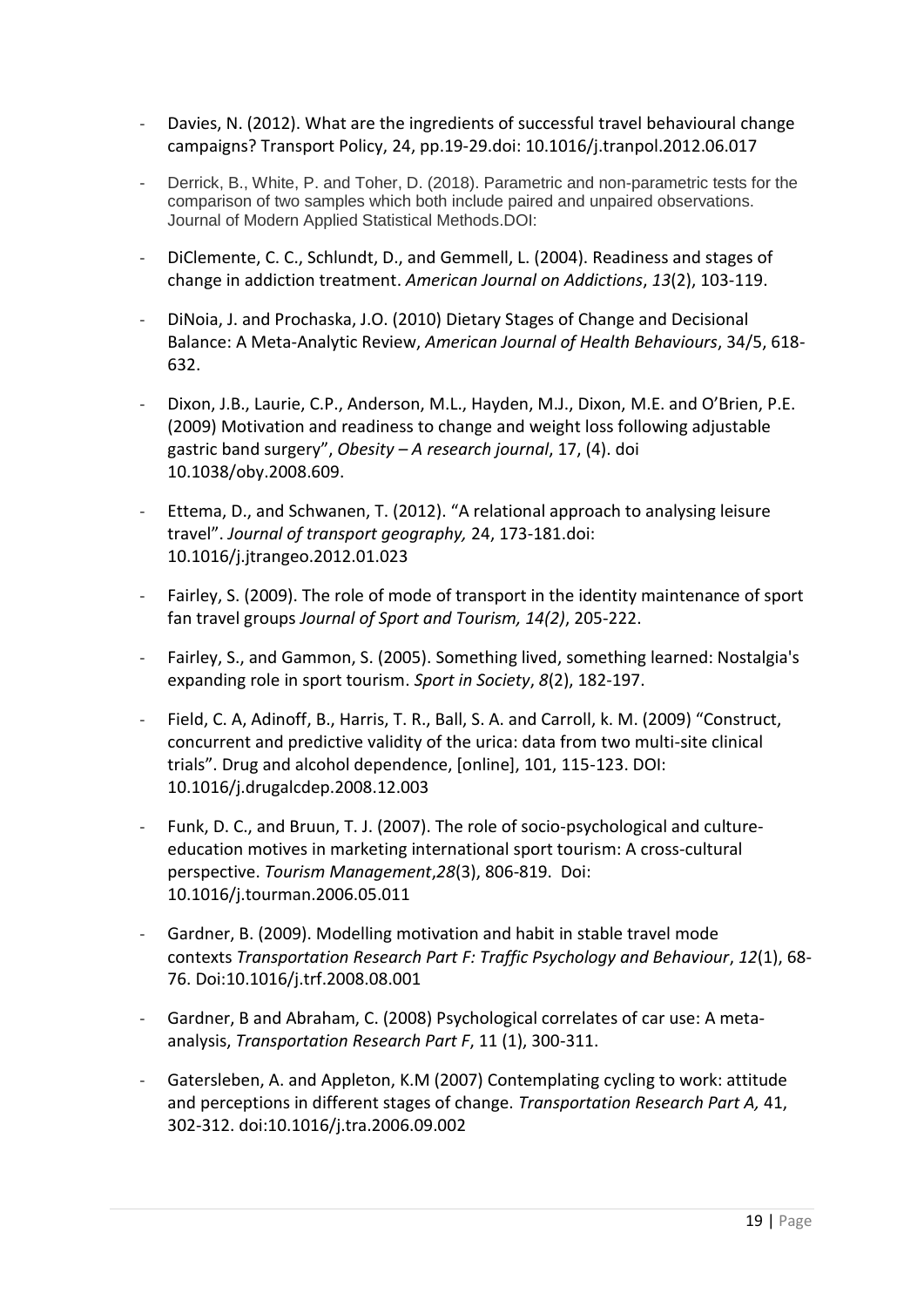- Green, B. C., (2008). Sport as an agent for social and personal change. Management of sports development, pp.129-147.
- Harvey, E. (2009). Greening live earth UK. In R. Raj and J. Musgrave (Eds.) Event Management and Sustainability, pp. 195-205 : Oxford: CABI.
- Higham, J., Cohen, S.A., Peeters, P. and Gössling, S. (2013). Psychological and behavioural approaches to understanding and governing sustainable Mobility, Journal of Sustainable Tourism. 21:7, 949-967. doi: 10.1080/09669582.2013.828733
- Holden, E. and Linnerud, K. (2011). Troublesome leisure travel: The contradictions of three sustainable transport policies. *Urban Studies*, 48(14): 3087-3106.
- Horiuchi, S., Tsuda, A., Prochaska, J.M., Kobayashi, H. and Mihara, K., 2012. Relationships between Stages and Processes of Change for Effective Stress Management in Japanese College Students. Psychology,3(06), p.494. doi: 10.4236/psych.2012.36070
- House of Lords. (2011). Behaviour Change Report, House of Lords Science and Technology Select Committee, Authority of the House of Lords: London.
- Hutchison, A.J., Breckon, J.D. and Johnston, L.H. (2009) "Physical Activity Behaviour Change Interventions Based on the Transtheoretical Model" Health Education and Behaviours. 36/5, 829-845. doi: 10.1177/1090198108318491
- Innocenti, A., Lattarulo, P., and Pazienza, M. G. (2013). Car stickiness: Heuristics and biases in travel choice. *Transport Policy*, *25*, 158-16. doi:10.1016/j.tranpol.2012.11.004
- Janis, I.L. and Mann, L., (1977)." Decision making: A psychological analysis of conflict, choice, and commitment. New York: Free press.
- Kaplanidou, K., Jordan, J.S., Funk, D. and Rindinger, L.L. (2012). Recurring sport events and destination image perceptions: Impact on active sport tourist behavioral intentions and place attachment. Journal of Sport Management, 26(3), pp.237-248
- Kellow, J.T. (1998). Beyond statistical significant tests: the importance of using other estimates of treatment effects to interpret results evaluation. American Journal of Evaluation,19(1), pp.123-134. doi: 10.1177/109821409801900112
- Kenyon, S., and Lyons, G (2003) The value of integrated multimodal traveller information and its potential contribution to modal change. *Transportation research part F*, 6**,** 1-21.doi: 10.1016/S1369-8478(02)00035
- Kim, Y.H and Bradley, J.C. (2009). *Effects of a transtheoretical model-based stagematched intervention to promote physical activity among Korean adults,*  International Journal of Clinical and Health Psychology, 9/2, 259-273.
- Larson, M., Lundberg, C., and Lexhagen, M. (2013). Thirsting for vampire tourism: Developing pop culture destinations. Journal of Destination Marketing and Management, 2(2), 74-84.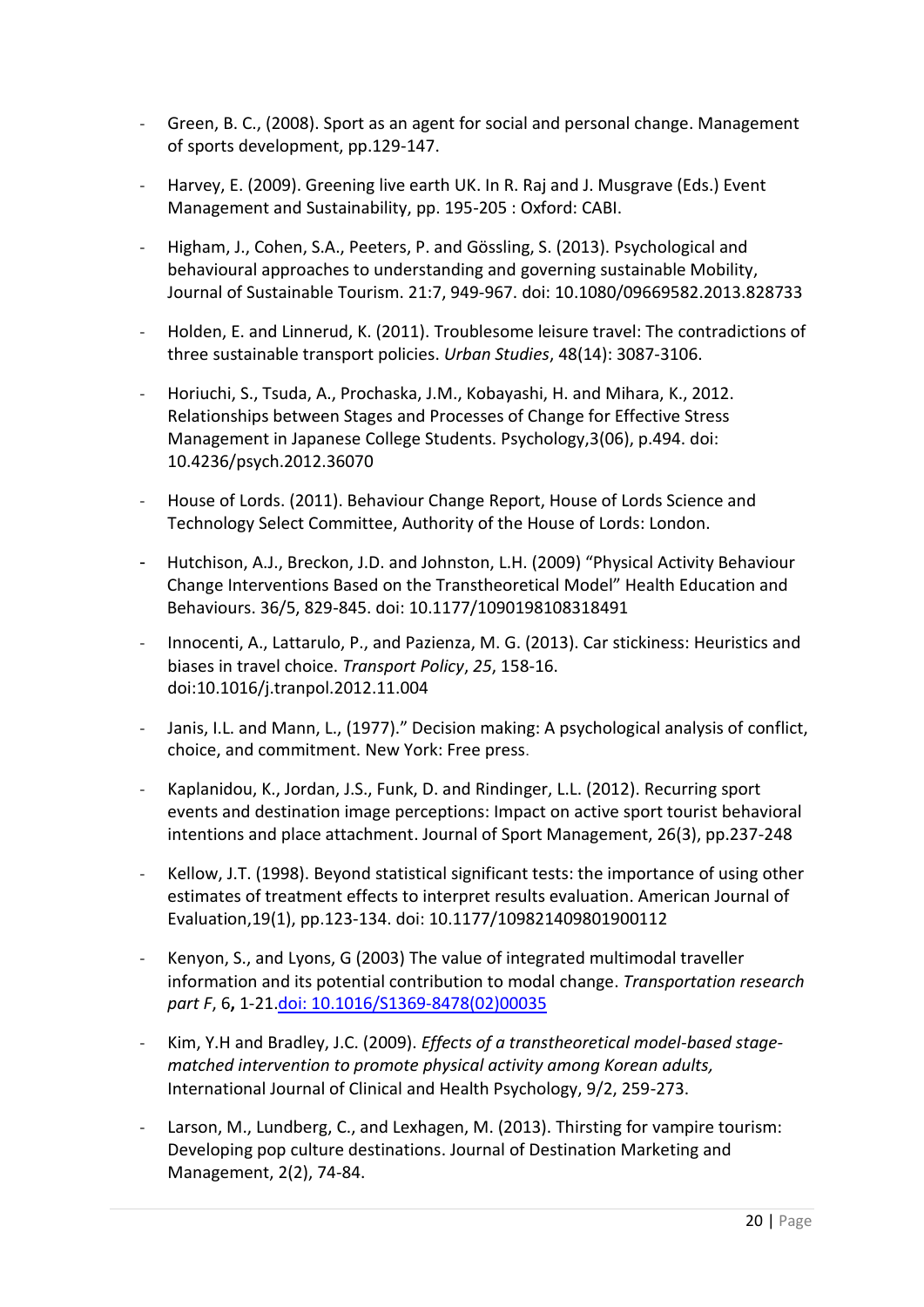- Marcucci, E., and Gatta, V. (2011). Regional airport choice: consumer behaviour and policy implications. Journal of Transport Geography, 19(1), 70-84.
- May, A.D. Urban Transport and Sustainability: The Key Challenges. International Journal of Sustainable Transportation,7:3, 170-185. doi: 10.1080/15568318.2013.710136
- Migneault, J.P., Adam, T.B., and Read, J.P. (2005). Application of the Transtheoretical Model to substance abuse: historical development and future directions, Drug and Alcohol Review, 24, 437-448.
- Mokhtarian, P.L., Salomon, I. and Redmond, L.S. (2001). Understanding the demand for travel: It's not purely'derived'. Innovation. The European Journal of Social Science Research, 14(4), pp.355-380.doi: 10.1080/13511610120106147
- Morey, A. (Ed.). (2012). Genre, reception, and adaptation in the" Twilight" series. Ashgate Publishing, Ltd.
- Morgan, G.A., Leech, N.L., Gloeckner, G.W. and Barrett, K.C. (2012). IBM SPSS for introductory statistics: Use and interpretation. (5th Edition). London: Routledge
- Moser, G. and Bamberg, S. (2008). "The effectiveness of soft transport policy measures: A critical assessment and meta-analysis of empirical evidence" Journal of *Environmental Psychology*, 28(1), pp.10-26, doi: 10.1016/j.jenvp.2007.09.001
- Murtagh, N., Gatersleben, B. and Uzzell, D. (2012). Multiple identities and travel mode choice for regular journeys, Transportation Research Part F, 15, 514-524. doi: 10.1016/j.trf.2012.05.002
- Prochaska, J.O., and Norcross, J.C. (2007) "Systems of Psychotherapy", (7<sup>th</sup> Ed), Belmont, CA: Brooks/Cole Engage Learning
- Prochaska, J. O., Velicer, W. F., DiClemente, C. C., and Fava, J. (1988). Measuring processes of change: applications to the cessation of smoking. *Journal of consulting and clinical psychology*, *56*(4), 520.
- Rhodes, R.E., Berry, R., Naylor, PJ. And Wharf-Higgins, J. (2004) Three-Step Validation of Exercise Behaviour Processes of Change in an Adolescent Sample", Measurement *in Physical Education and Exercise Science*, 8:1,1-20, doi: 10.1207/s15327841mpee0801\_1
- Rose, G., and Marfurt, H. (2007). Travel behaviour change impacts of a major ride to work day event. Transportation Research Part A, 41, 351-364. doi: 10.1016/j.tra.2006.10.001
- Regan, N., Carlson, J. and Rosenberger III, P.J. (2012). Factors Affecting Group-Oriented Travel Intention to Major Events. Journal of Travel and Tourism Marketing. 29:2, 185-204. doi: 10.1080/10548408.2012.648550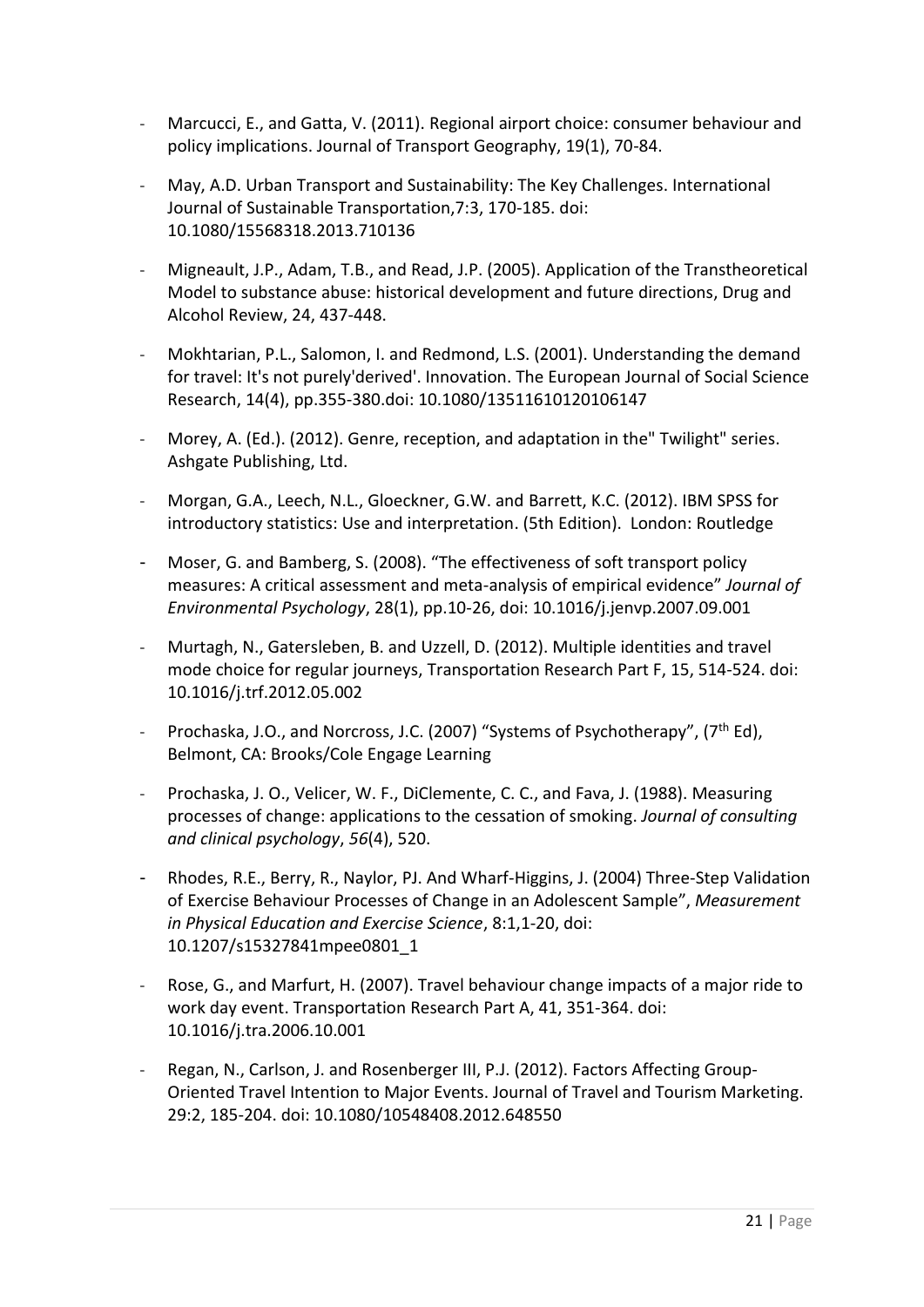- Schwanen, T. and Lucas, K. (2011). Understanding Auto Motives. In Lucas, K., Blumenberg, E. and Weinberger, R. (eds) Auto Motives. Understanding Car Use Behaviours. Bingley, Emerald.
- Schwarzer, R. (2014). *Self-efficacy: Thought control of action*. Taylor and Francis.
- Shamir, B. (1992)." Some correlates of leisure identity salience: Three exploratory studies". Journal of Leisure Research, 24(4), pp.301-323, doi: 10.1080/00222216.1992.11969898
- Sheeran, P. (2002) Intention-Behavior Relations: A Conceptual and Empirical Review. European Review of Social Psychology, 12:1, 1-36, doi:10.1080/14792772143000003
- Smith, A.C.T. and Stewart, B. (2007) The Travelling Fan: Understanding the Mechanisms of Sport Fan Consumption in a Sport Tourism Setting". Journal of Sport and Tourism, 12:3, 155 - 181. doi: 10.1080/14775080701736924
- Snelgrove, R., Taks, M., Chalip, L., and Green, B. C. (2008). How visitors and locals at a sport event differ in motives and identity. Journal of Sport and Tourism, 13(3), 165- 180.
- Spears, S. Houston, D. and Boarnet, M.G. (2013). Illuminating the unseen in transit use: A framework for examining the effect of attitudes and perceptions on travel behaviour". Transportation Research Part A: Policy and Practice, 58, pp.40-53. doi: 10.1016/j.tra.2013.10.011
- Sutton, A. (2001). Back to the drawing board? A review of applications of the transtheoretical model to substance use". Addiction, 96, 175-186. doi 10.1046/j.1360-0443.2001.96117513.x
- Taniguchi, A. and Fujii, S. (2007). Process model of voluntary travel behavior modification and effects of travel feedback programs. Transportation Research Record: Journal of the Transportation Research Board. doi: 10.3141/2010-06.
- Teixeira, L.C., Rodrigues, A.L.V., Silva, Á.F.G.D., Azevedo, R., Gama, A.C.C. and Behlau, M. (2013). "The use of the URICA-VOICE questionnaire to identify the stages of adherence to voice treatment". In Codas Vol. 25, No. 1, pp. 8-15. Sociedade Brasileira de Fonoaudiologia.
- Thornton, A., Evans, L., Bunt, K., Simon, A., King, S. and Webster, T. (2011). "Climate change and transport choices". Department for Transport Commissioned Report: London.
- Trail, G., and James, J. (2001). The motivation scale for sport consumption: Assessment of the scale's psychometric properties. Journal of Sport Behavior, 24, 108-127
- Uysal, M. and Jurowski, C. (1994). Testing the push and pull factors". Annals of Tourism Research, 21(4), pp.844-846. doi: 10.1016/0160-7383(94)90091-4